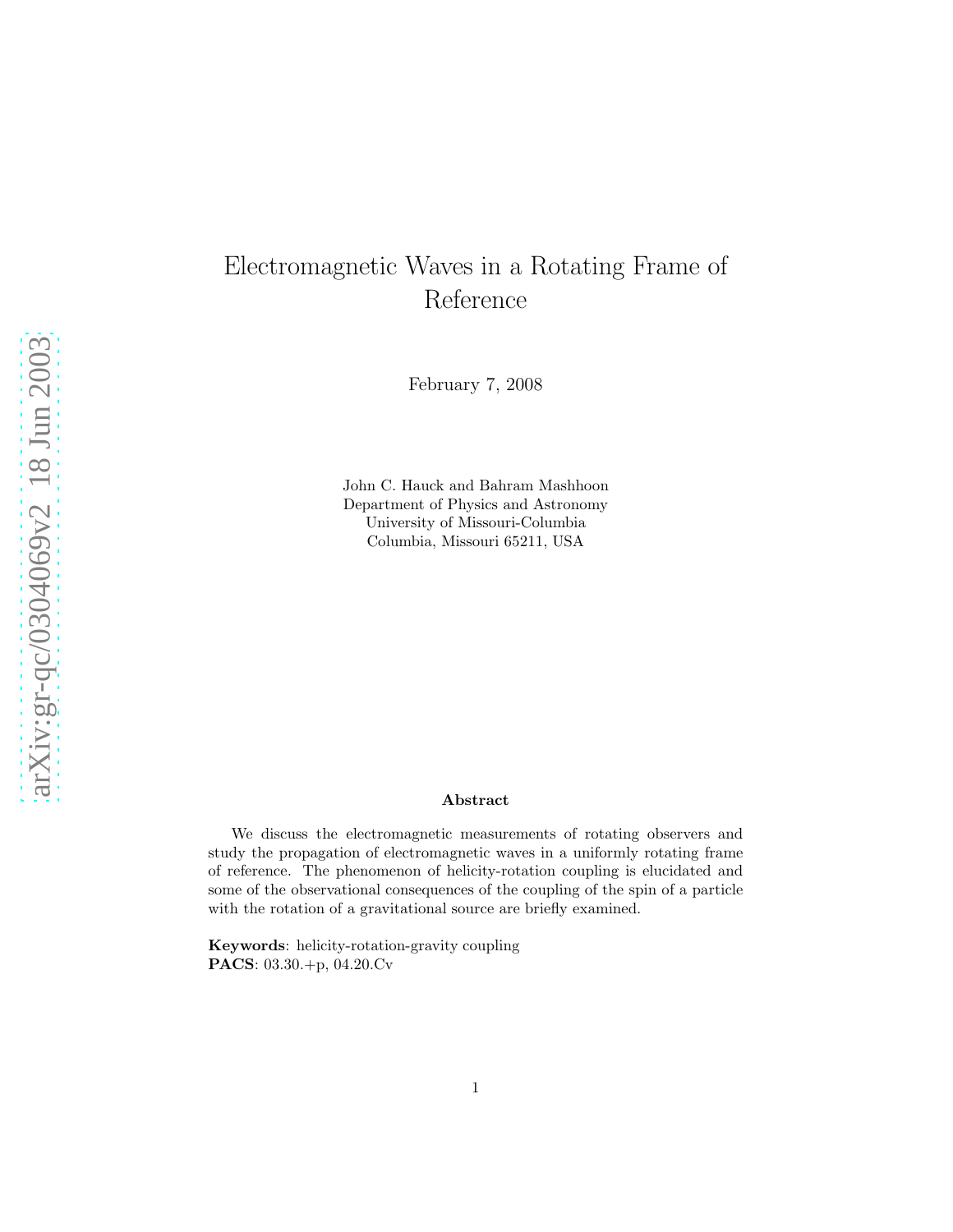## 1 Introduction

Electrodynamics of accelerated media and various electromagnetic measurements in non-inertial frames have been discussed from various points of view by a number of authors (see [1]-[6] and the references cited therein). We are interested in the phenomena associated with the coupling of photon spin with the rotation of the observer; therefore, this paper is devoted to a detailed discussion of helicity-rotation coupling.

Imagine an observer or a measuring device  $D$  at the origin of a global inertial frame in Minkowski spacetime. The term "observer" will be used throughout in an extended sense to include any relevant measuring device; hence, as employed here an observer is not necessarily sentient. In terms of inertial coordinates  $x^{\mu} = (ct, x, y, z)$ , the background metric is  $ds^{2} = \eta_{\mu\nu} dx^{\mu} dx^{\nu}$ , where  $\eta_{\mu\nu}$  is the Minkowski metric tensor with signature  $+2$ . Units are chosen such that  $c = 1$ ; nevertheless, we keep  $c$  in many of the formulas for the sake of clarity. Let the observer  $D$  refer its observations to spatial axes that rotate uniformly with frequency  $\Omega$ ; that is, D rotates uniformly while its center of mass is at rest at the origin of spatial coordinates. Choosing the fixed axis of rotation to be the z-axis, we can write the tetrad frame of the class of rotating observers at rest on the axis of rotation as

<span id="page-1-0"></span>
$$
\lambda^{\mu}_{(0)} = (1,0,0,0), \n\lambda^{\mu}_{(1)} = (0, \cos \phi, \sin \phi, 0), \n\lambda^{\mu}_{(2)} = (0, -\sin \phi, \cos \phi, 0), \n\lambda^{\mu}_{(3)} = (0,0,0,1),
$$
\n(1)

where  $\phi = \Omega t + \varphi$ . Here  $\varphi$  is a constant angular parameter for each observer; for the reference observer D, we choose  $\varphi_D = 0$ .

Consider now a geodesic coordinate system established along the worldline of the fiducial observer  $D$  [7]. That is, at any instant of proper time t along the worldline of D at event  $x_D^{\mu}$ , we consider the spacelike hyperplane orthogonal to the worldline. Let  $x^{\mu}$  be the inertial coordinates at an event on this hyperplane and  $x^{\prime\mu}$  be the corresponding coordinates with respect to the geodesic coordinate system. Then  $x'^0 = ct$  and  $x'^i = (x^\mu - x_D^\mu)\lambda_\mu^{(i)}$ . This geometric construction provides the justification for the use of the standard coordinate transformation  $x^{\mu} \rightarrow x^{\prime \mu}$ , where

$$
t' = t,
$$
  
\n
$$
x' = x \cos \Omega t + y \sin \Omega t,
$$
  
\n
$$
y' = -x \sin \Omega t + y \cos \Omega t,
$$
  
\n
$$
z' = z.
$$
\n(2)

We are interested in the results of measurements of the class of fundamental observers (i.e. those at rest) in this rotating coordinate system. Each such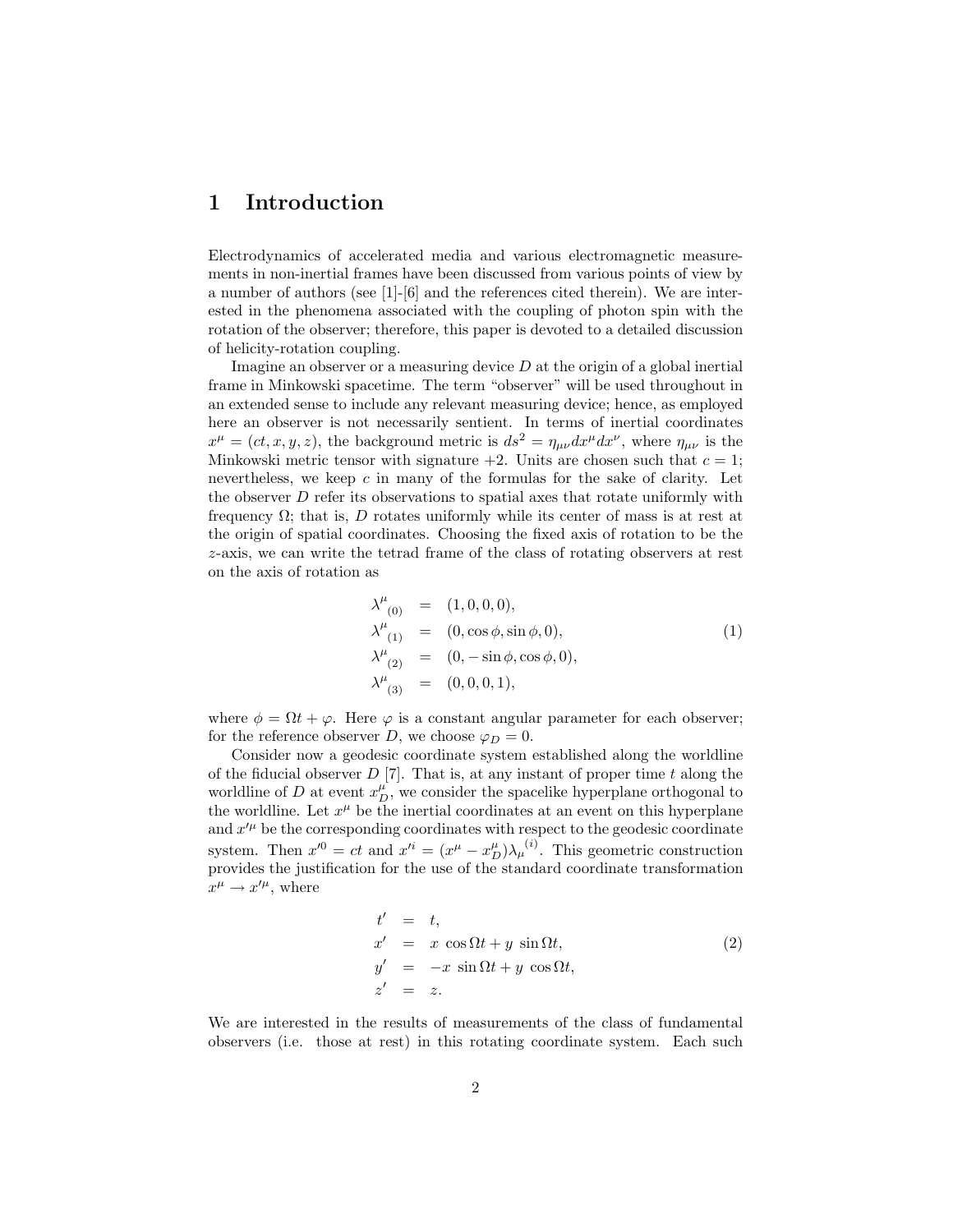

Figure 1: A rotating observer with speed  $v = c\beta$  at  $\phi = \Omega t + \varphi$ 

observer is noninertial and rotates uniformly with speed  $\beta c = \Omega \rho$  on a circle of radius  $\rho = \sqrt{x^2 + y^2}$  around the z-axis. The tetrad frame  $\Lambda^{\mu}{}_{(\alpha)}$  of a fundamental observer can be obtained from (1) by a Lorentz transformation (see Figure 1)

$$
\Lambda^{\mu}_{(0)} = \gamma[\lambda^{\mu}_{(0)} + \beta \lambda^{\mu}_{(2)}] \n\Lambda^{\mu}_{(1)} = \lambda^{\mu}_{(1)} \n\Lambda^{\mu}_{(2)} = \gamma[\lambda^{\mu}_{(2)} + \beta \lambda^{\mu}_{(0)}] \n\Lambda^{\mu}_{(3)} = \lambda^{\mu}_{(3)}.
$$
\n(3)

Thus we have

$$
\Lambda^{\mu}_{(0)} = \gamma(1, -\beta \sin \phi, \beta \cos \phi, 0), \Lambda^{\mu}_{(1)} = (0, \cos \phi, \sin \phi, 0), \Lambda^{\mu}_{(2)} = \gamma(\beta, -\sin \phi, \cos \phi, 0), \Lambda^{\mu}_{(3)} = (0, 0, 0, 1),
$$
\n(4)

where  $\gamma = (1 - \beta^2)^{-1/2}$  and (4) reduces to [\(1\)](#page-1-0) for  $\rho = 0$ . The worldlines representing these fundamental rotating observers that are static in the rotating coordinate system fill an open cylindrical region in Minkowski spacetime around the worldline of  $D$ ; the boundary of this region is the light cylinder given by  $\rho = c/\Omega$ . The light cylinder is a timelike hypersurface; therefore, observers inside this cylinder can in principle communicate with the outside world without any difficulty.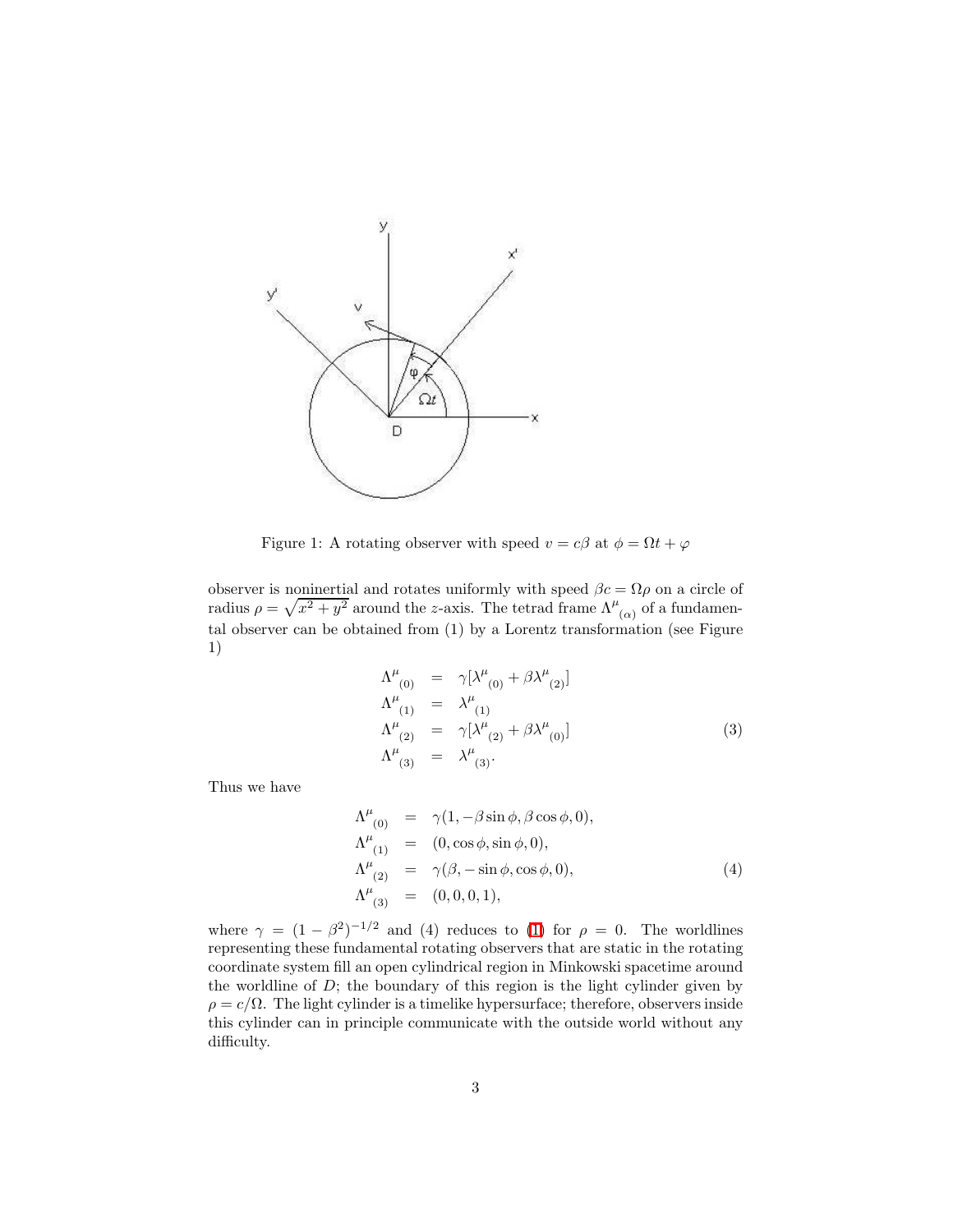Expressed in terms of the  $(t', x', y', z')$  coordinate system, the tetrad of the fundamental observer at  $x' = \rho \cos \varphi$ ,  $y' = \rho \sin \varphi$  and  $z' = z$  is given by [8]

$$
\Lambda^{\prime\mu}_{(0)} = \gamma(1,0,0,0), \n\Lambda^{\prime\mu}_{(1)} = (0,\cos\varphi,\sin\varphi,0), \n\Lambda^{\prime\mu}_{(2)} = (\gamma\beta,-\gamma^{-1}\sin\varphi,\gamma^{-1}\cos\varphi,0), \n\Lambda^{\prime\mu}_{(3)} = (0,0,0,1).
$$
\n(5)

Moreover, the spacetime metric in the rotating frame is given by  $ds^2 = g'_{\mu\nu}(x')dx'^{\mu}dx'^{\nu}$ , where

$$
(g'_{\mu\nu}) = \begin{bmatrix} -1 + \Omega^2 (x'^2 + y'^2) & -\Omega y' & \Omega x' & 0\\ -\Omega y' & 1 & 0 & 0\\ \Omega x' & 0 & 1 & 0\\ 0 & 0 & 0 & 1 \end{bmatrix}
$$
 (6)

and the rotating coordinates are admissible within the light cylinder. The limitations of spacetime measurements by rotating observers have been discussed in detail in [7,9,10]. In this paper, we are interested in the electromagnetic measurements of rotating observers. Imagine an electromagnetic radiation field characterized by the Faraday tensor  $F_{\mu\nu}$  in the inertial frame. For the sake of simplicity we assume that  $F_{\mu\nu}$  is complex and the actual field is  $\text{Re}(F_{\mu\nu})$ . This simplifying assumption is adopted throughout this paper, since all of the field operations that we consider are linear. The standard assumption in the theory of special relativity regarding what an accelerated observer would measure is the hypothesis of locality, namely, the supposition that a noninertial observer is at each instant equivalent to an otherwise identical momentarily comoving inertial observer. Along its worldline, the noninertial observer thus passes through a continuous infinity of hypothetical momentarily comoving inertial observers [10]. The decomposition of  $F_{\mu\nu}$  into its Fourier components each with wave vector **k** and frequency  $\omega = c|\mathbf{k}|$  implies that at each instant of time the noninertial observer measures

$$
\omega' = \gamma(\omega - \mathbf{v} \cdot \mathbf{k}), \tag{7}
$$

$$
\mathbf{k}' = \mathbf{k} + \frac{1}{v^2}(\gamma - 1)(\mathbf{v} \cdot \mathbf{k})\mathbf{v} - \frac{1}{c^2}\gamma \omega \mathbf{v},
$$
 (8)

according to the standard relativistic formulas for Doppler effect and aberration. Since  $\omega'$  and  $\mathbf{k}'$  in general change with time from one instant to the next and a few periods of the wave must be registered by the observer in any case before  $\omega'$  and  $\mathbf{k}'$  can be determined, we conclude that the instantaneous formulas (7)-(8) are only valid for  $\omega \to \infty$ , i.e. in the *eikonal limit*. Alternatively, the hypothesis of locality may be employed for the instantaneous measurement of the electromagnetic field

$$
F_{(\alpha)(\beta)} = F_{\mu\nu} \Lambda^{\mu}{}_{(\alpha)} \Lambda^{\nu}{}_{(\beta)},\tag{9}
$$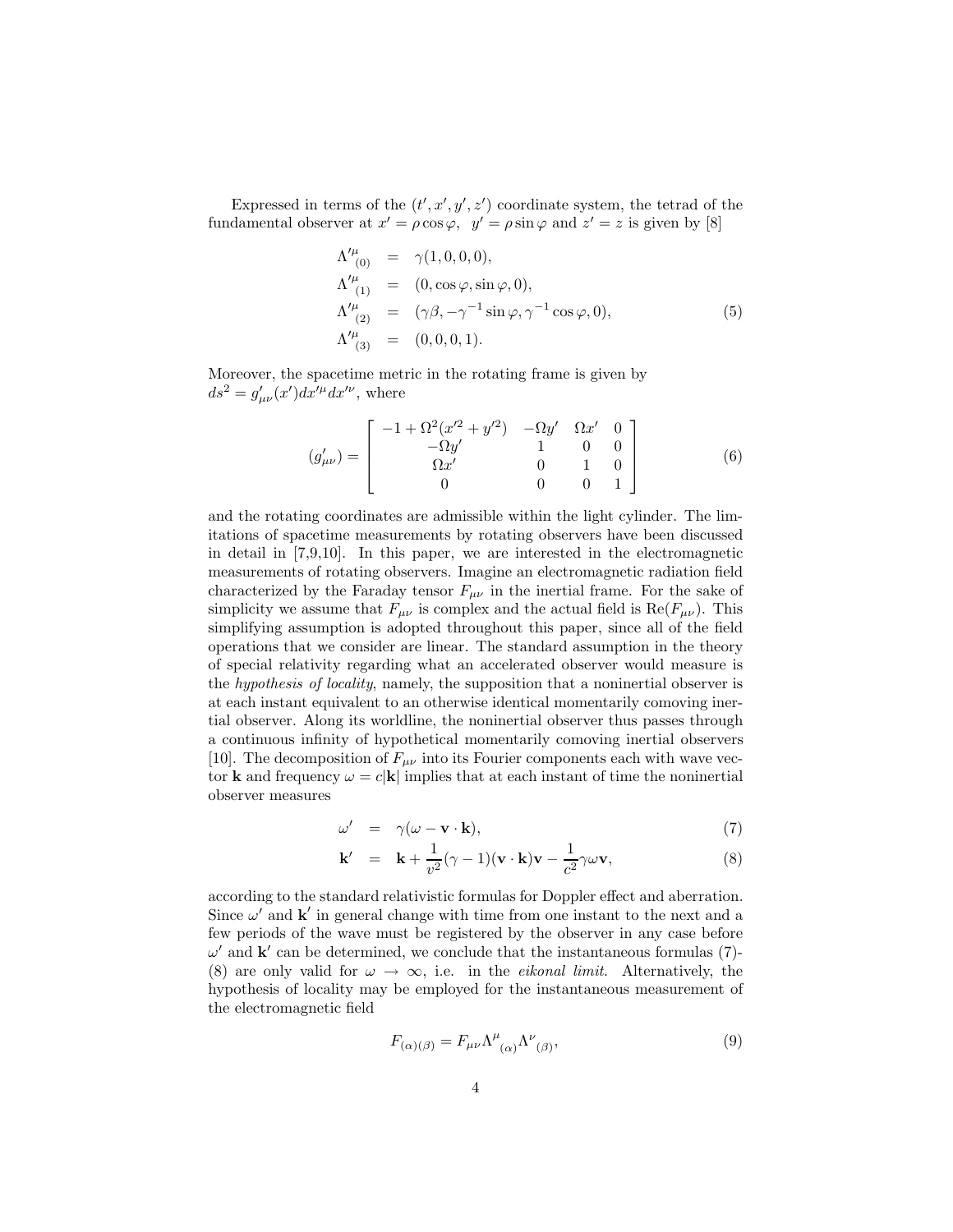which could then be subjected to the nonlocal process of Fourier analysis to reveal the frequency and wave vector content of the field. This procedure will be illustrated using concrete examples in Section 2. In Section 3 we consider the field equations for  $F'_{\mu\nu}$ , which has the interpretation of the Faraday tensor in the curvilinear coordinate system. According to the fundamental observers in the rotating frame, the observables are still

$$
F_{(\alpha)(\beta)} = F'_{\mu\nu} \Lambda'^{\mu}_{\ (\alpha)} \Lambda'^{\nu}_{(\beta)},\tag{10}
$$

so that  $F'_{\mu\nu}$  is an auxiliary field. That is,  $F_{\mu\nu}$  in (9) is the field measured by the fundamental static inertial observers, but  $F'_{\mu\nu}$  does not have a similar significance. The phenomena associated with spin-rotation-gravity coupling are briefly described in Section 4, which also contains a discussion of some of the observational consequences of spin-gravity coupling. Finally, we summarize our results and conclusions in Section 5.

## 2 Measurements of rotating observers

Let us consider the frequency and wave vector content of electromagnetic radiation on the basis of Fourier analysis of the measured field as described by the local equation (9). We assume that the plane monochromatic radiation field is given in the intertial frame by

$$
\mathbf{E}(t, \mathbf{r}) = A(\hat{\mathbf{y}} \pm i\hat{\mathbf{n}}) e^{-i\omega(t - \hat{\mathbf{k}} \cdot \mathbf{r})}
$$
(11)

and  $\mathbf{B} = \hat{\mathbf{k}} \times \mathbf{E}$ , where A is a constant complex amplitude and

$$
\hat{\mathbf{k}} = \sin \theta \; \hat{\mathbf{x}} + \cos \theta \; \hat{\mathbf{z}}, \; \hat{\mathbf{n}} = \hat{\mathbf{k}} \times \hat{\mathbf{y}} = -\cos \theta \; \hat{\mathbf{x}} + \sin \theta \; \hat{\mathbf{z}}.
$$
 (12)

The upper (lower) sign in equation (11) indicates a positive (negative) helicity wave. We concentrate on the fiducial observer D at  $\mathbf{r} = 0$  and compute  $F_{(\alpha)(\beta)}$ . It turns out that in this case E and B simply transform as three-vectors under a rotation. It is therefore sufficient to consider the electric field measured by  $D$ , i.e.  $E_{(i)} = -F_{(0)(i)},$ 

$$
E_{(1)} = \mathbf{E} \cdot \hat{\mathbf{x}}' = E_1 \cos \Omega t + E_2 \sin \Omega t,
$$
  
\n
$$
E_{(2)} = \mathbf{E} \cdot \hat{\mathbf{y}}' = -E_1 \sin \Omega t + E_2 \cos \Omega t,
$$
  
\n
$$
E_{(3)} = \mathbf{E} \cdot \hat{\mathbf{z}}' = E_3.
$$
\n(13)

Thus we find that

$$
E_{(1)} = A(\sin \Omega t \mp i \cos \theta \cos \Omega t)e^{-i\omega t},
$$
  
\n
$$
E_{(2)} = A(\cos \Omega t \pm i \cos \theta \sin \Omega t)e^{-i\omega t},
$$
  
\n
$$
E_{(3)} = \pm iA \sin \theta e^{-i\omega t}.
$$
\n(14)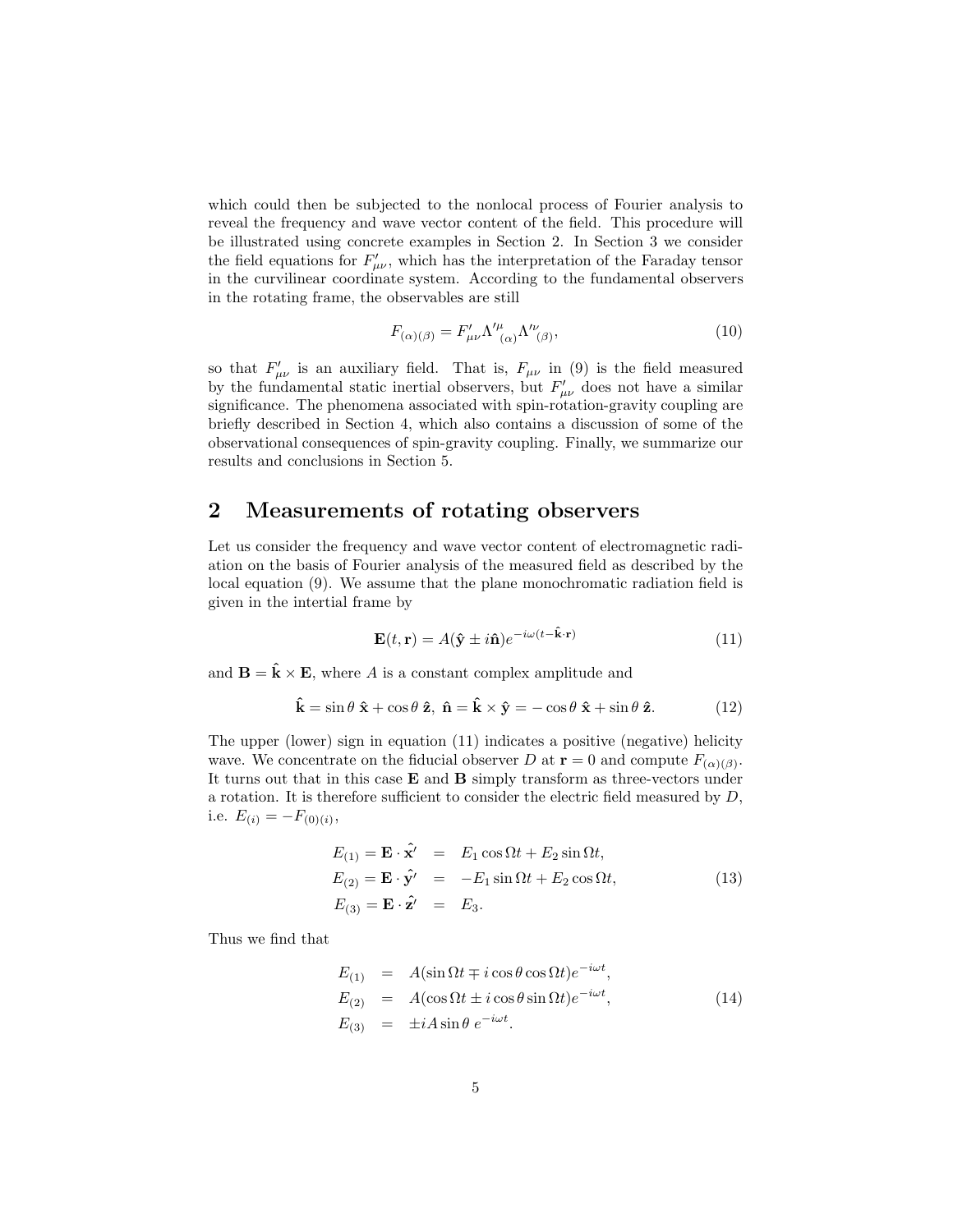The Fourier analysis of these equations over all time results in  $\omega' = \omega - m\Omega$ , where  $m = 0, \pm 1$ . That is,  $E_{(1)}$  and  $E_{(2)}$  contain the frequency  $\omega' = \omega - \Omega$  with amplitudes  $(m = +1)$ 

$$
\Psi'_{+(1)} = -\frac{1}{2}iA(1 \pm \cos \theta), \quad \Psi'_{+(2)} = \frac{1}{2}A(1 \pm \cos \theta), \tag{15}
$$

respectively. For  $m = -1$ ,  $E_{(1)}$  and  $E_{(2)}$  contain the frequency  $\omega' = \omega + \Omega$  with amplitudes

$$
\Psi'_{-(1)} = \frac{1}{2} iA(1 \mp \cos \theta), \quad \Psi'_{-(2)} = \frac{1}{2} A(1 \mp \cos \theta), \tag{16}
$$

respectively. For  $m = 0$ ,  $E_{(3)}$  contains the frequency  $\omega' = \omega$  with amplitude  $\pm iA\sin\theta$ .

Comparing  $\omega' = \omega - m\Omega$  with equation (7), which implies that  $\omega'(\text{Doppler}) = \omega$ , we recognize that our result approaches the Doppler formula as  $\Omega/\omega \to 0$ , i.e. in the ray limit. This circumstance is entirely analogous to the quasi-classical approximation in wave mechanics. In this connection, let us compute the average frequency measured by the observer D,

$$
\langle \omega' \rangle = \frac{\Sigma \omega' |\Psi'|^2}{\Sigma |\Psi'|^2} = (\omega - \Omega)P_+ + \omega P_0 + (\omega + \Omega)P_-, \tag{17}
$$

where the summations contain five terms each involving the amplitudes mentioned above. We find that

$$
\Sigma |\Psi'|^2 = 2|A|^2,
$$
  
\n
$$
\Sigma \omega' |\Psi'|^2 = 2|A|^2 (\omega \mp \Omega \cos \theta),
$$
  
\n
$$
P_+ = \frac{1}{4} (1 \pm \cos \theta)^2,
$$
  
\n
$$
P_0 = \frac{1}{2} \sin^2 \theta,
$$
  
\n
$$
P_- = \frac{1}{4} (1 \mp \cos \theta)^2,
$$
\n(18)

so that  $\langle \omega' \rangle = \omega \mp \Omega \cos \theta$ .

It is important to provide proper physical interpretations for  $P_0$  and  $P_{\pm}$ . To this end, let us recall that for a particle of spin  $\hbar$ , the eigenstates of the particle with respect to the coordinate system  $(\hat{y}, \hat{n}, \hat{k})$  can be transformed to the  $(\hat{\mathbf{x}}, \hat{\mathbf{y}}, \hat{\mathbf{z}})$  system using the matrix  $(\mathcal{D}_{mm'}^j)$  for  $j = 1$  given by [11]

$$
\begin{bmatrix}\n\frac{1}{2}(1+\cos\theta) & -\frac{1}{\sqrt{2}}\sin\theta & \frac{1}{2}(1-\cos\theta) \\
\frac{1}{\sqrt{2}}\sin\theta & \cos\theta & -\frac{1}{\sqrt{2}}\sin\theta \\
\frac{1}{2}(1-\cos\theta) & \frac{1}{\sqrt{2}}\sin\theta & \frac{1}{2}(1+\cos\theta)\n\end{bmatrix}.
$$
\n(19)

Thus a photon with definite helicity has an amplitude proportional to

$$
\begin{bmatrix}\n\frac{1}{2}(1 \pm \cos \theta) \\
\pm \frac{1}{\sqrt{2}}\sin \theta \\
\frac{1}{2}(1 \mp \cos \theta)\n\end{bmatrix},
$$
\n(20)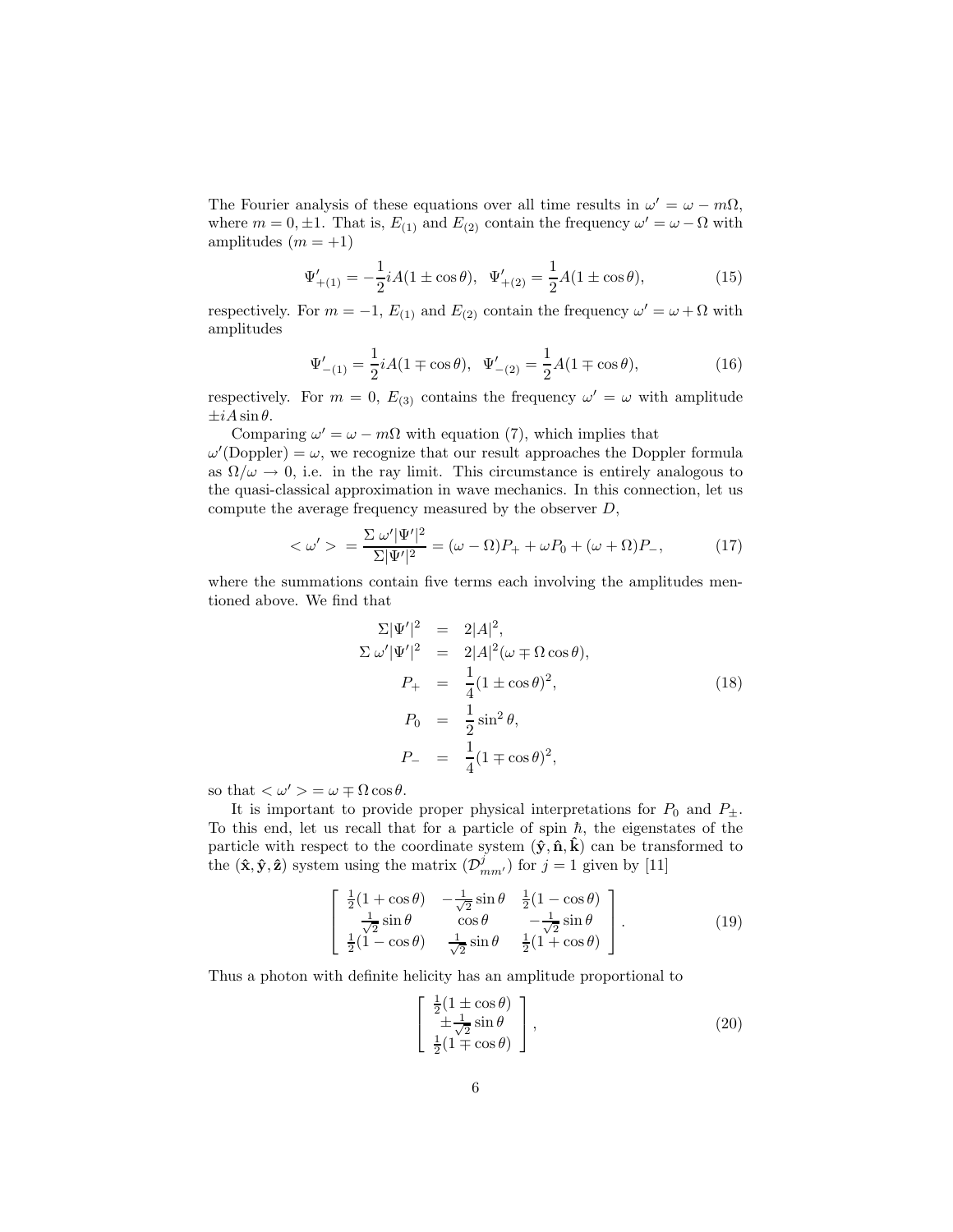where the upper (lower) sign refers to positive (negative) helicity. This result is simply obtained from the application of (19) on the helicity states and therefore corresponds to the first and third columns of (19) for positive and negative helicity states, respectively. Thus the probability that a photon of definite helicity has spin  $\hbar$  along the direction of rotation of the observer, i.e.  $m = 1$ , is  $P_{+}$  from (20) and (18). Similarly for spin zero along the z-axis, i.e.  $m = 0$ , we get  $P_0$  and for spin  $-\hbar$  along the z-axis, i.e.  $m = -1$ , we get from (20) the same result as P<sup>−</sup> given in (18). It follows from a comparison of these results with (17) that in the formula  $\omega' = \omega - m\Omega$ ,  $m\hbar$  represents the projection of photon spin along the rotation axis of the observer, so that there is a coupling between the spin of the photon and the rotation of the observer [12].

Using the helicity vector  $\hat{H} = \pm \hat{k}$ , the average frequency measured by the observer D is  $\langle \omega' \rangle = \omega - \hat{H} \cdot \Omega$ , which again illustrates the phenomenon of helicity-rotation coupling. Based on the quasi-classical derivation given here, this result is expected to hold in the eikonal approximation  $\Omega/\omega \ll 1$ ; moreover, it can be shown [13,14] that this result follows directly from (14) if we assume that the time scale for observations in the noninertial frame — which must necessarily extend over many periods of the wave — is much shorter than  $\Omega^{-1}$ .

Let us next consider the wave vector measured by the fiducial observer D. For this purpose, we need to consider an extended region, i.e. a cylindrical neighborhood around D of radius  $\rho_0 < c/\Omega$ , and compute the Fourier integral

$$
\hat{F}_{(\alpha)(\beta)}(t, \mathbf{k}') = \int F_{(\alpha)(\beta)}(t, \mathbf{r}') e^{-i\mathbf{k}' \cdot \mathbf{r}'} d^3 r'
$$
\n(21)

at a given time t. The integration is carried out over the region with  $0 \leq \rho < \rho_0$ ,  $0 \leq \varphi < 2\pi$  and  $-\infty < z < \infty$ . We note here the operational problem of synchronization among the fundamental observers; this is related to the Sagnac effect [15] that is proportional to the cross-sectional area of the cylindrical region. Moreover, it is important to recognize that with data given over length  $L$ , only wavelengths less than  $L$  can be determined with any accuracy [16]. Since the fundamental observers employed in (21) are confined within the cylinder of radius  $\rho_0$ , our calculations would make sense for  $|k'_x| > \rho_0^{-1}$  and  $|k'_y| > \rho_0^{-1}$ .

Computing the Faraday tensor  $F_{(\alpha)(\beta)}$  as measured by the fundamental observers, we find using (9) that in general

$$
E_{(1)} = \gamma (E_1 \cos \phi + E_2 \sin \phi) + \beta \gamma B_3,
$$
  
\n
$$
E_{(2)} = -E_1 \sin \phi + E_2 \cos \phi,
$$
  
\n
$$
E_{(3)} = \gamma E_3 - \beta \gamma (B_1 \cos \phi + B_2 \sin \phi),
$$
  
\n
$$
B_{(1)} = \gamma (B_1 \cos \phi + B_2 \sin \phi) - \beta \gamma E_2,
$$
  
\n
$$
B_{(2)} = -B_1 \sin \phi + B_2 \cos \phi,
$$
  
\n
$$
B_{(3)} = \gamma B_3 + \beta \gamma (E_1 \cos \phi + E_2 \sin \phi).
$$
\n(22)

In the inertial frame **E** is given by (11) and  $\mathbf{B} = \mp i \mathbf{E}$ . Evaluating (22), we find that it is sufficient for the rest of this discussion to concentrate on the electric field

$$
E_{(i)} = Ae_{(i)}e^{-i\omega t + i\mathbf{k}\cdot\mathbf{r}},\qquad(23)
$$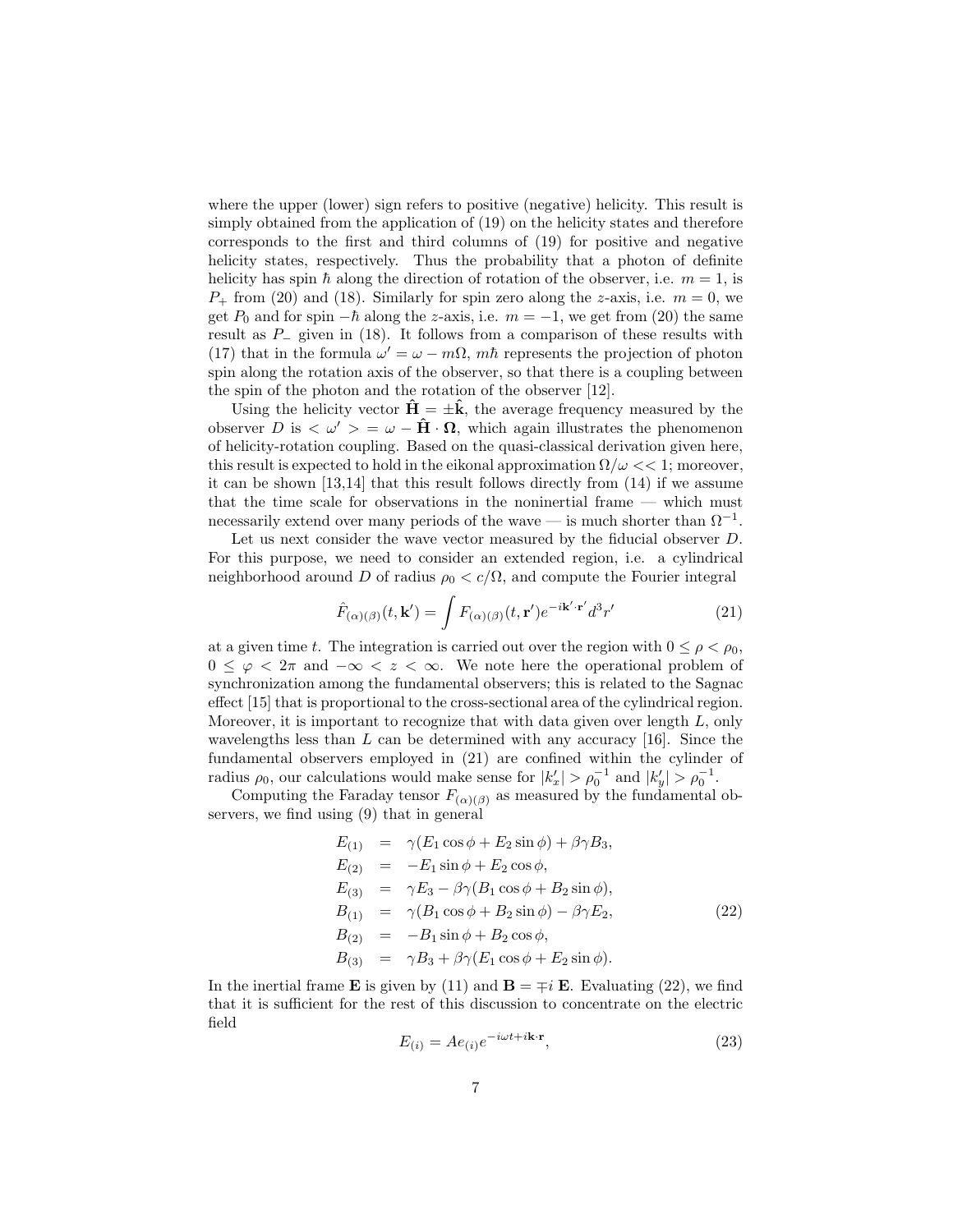where  $e_{(i)}$  are given by

$$
e_{(1)} = \gamma(\mp i \cos \theta \cos \phi + \sin \phi + \beta \sin \theta),
$$
  
\n
$$
e_{(2)} = \pm i \cos \theta \sin \phi + \cos \phi,
$$
  
\n
$$
e_{(3)} = \gamma(\pm i \sin \theta + \beta \cos \theta \cos \phi \pm i \beta \sin \phi).
$$
  
\n(24)

The Fourier integral (21) then reduces to

$$
\hat{E}_{(i)}(t, \mathbf{k}') = 2\pi A \ \delta(k_z - k_z') \ e^{-i\omega t} \hat{e}_{(i)}.
$$
\n
$$
(25)
$$

Here  $\hat{e}_{(i)}$  is given by

$$
\hat{e}_{(i)} = \int_0^{\rho_0} \int_0^{2\pi} e_{(i)} e^{i\rho u \cos(\varphi + \nu)} \rho \, d\rho \, d\varphi, \tag{26}
$$

where  $u = \sqrt{u_x^2 + u_y^2}$ ,

$$
u_x = u\cos\nu = k_x\cos\Omega t + k_y\sin\Omega t - k'_x,\tag{27}
$$

$$
u_y = -u\sin\nu = -k_x\sin\Omega t + k_y\cos\Omega t - k_y'.
$$
 (28)

The integration over  $\varphi$  in (26) can be carried out using

$$
\int_0^{2\pi} e^{i\rho u \cos(\varphi + \nu)} d\varphi = 2\pi J_0(\rho u), \tag{29}
$$

$$
\int_0^{2\pi} \cos \phi \ e^{i\rho u \cos (\varphi + \nu)} d\varphi = 2\pi i \cos (\Omega t - \nu) J_1(\rho u), \tag{30}
$$

$$
\int_0^{2\pi} \sin \phi \ e^{i\rho u \cos (\varphi + \nu)} d\varphi = 2\pi i \sin (\Omega t - \nu) J_1(\rho u), \tag{31}
$$

where  $J_n(\rho u)$  is the Bessel function of order n. It is clear from (25) that  $k'_z = k_z$ as measured by  $D$ . Moreover, in close analogy with  $(17)$ , we define the average of any function  $Q(k'_x, k'_y)$  measured by D as

$$
\langle Q(k'_x, k'_y) \rangle = \frac{\int Q(k'_x, k'_y) W dk'_x dk'_y}{\int W dk'_x dk'_y},\tag{32}
$$

where  $W = |\hat{e}_{(1)}|^2 + |\hat{e}_{(2)}|^2 + |\hat{e}_{(3)}|^2$ .

To carry out the remaining integrations, we make a further simplifying assumption, namely, that  $\rho_0 \ll c/\Omega$ ; this is consistent with the eikonal approximation. It then turns out that to lowest order, i.e. neglecting terms proportional to  $\beta \ll 1$  in (24) and setting  $\gamma \approx 1$ , W is only a function of u. Thus  $\langle u_x \rangle = \langle u_y \rangle = 0$ , so that  $\langle k'_x \rangle = \mathbf{k} \cdot \hat{\mathbf{x}}'$  and  $\langle k'_y \rangle = \mathbf{k} \cdot \hat{\mathbf{y}}'$  using (27) and (28), respectively. We therefore conclude that in this eikonal approximation  $\langle \mathbf{k}' \rangle = \mathbf{k}$  and  $\langle \omega' \rangle = \omega - \hat{\mathbf{H}} \cdot \mathbf{\Omega}$  for the observer D. Applying a somewhat extended form of the hypothesis of locality, we may argue that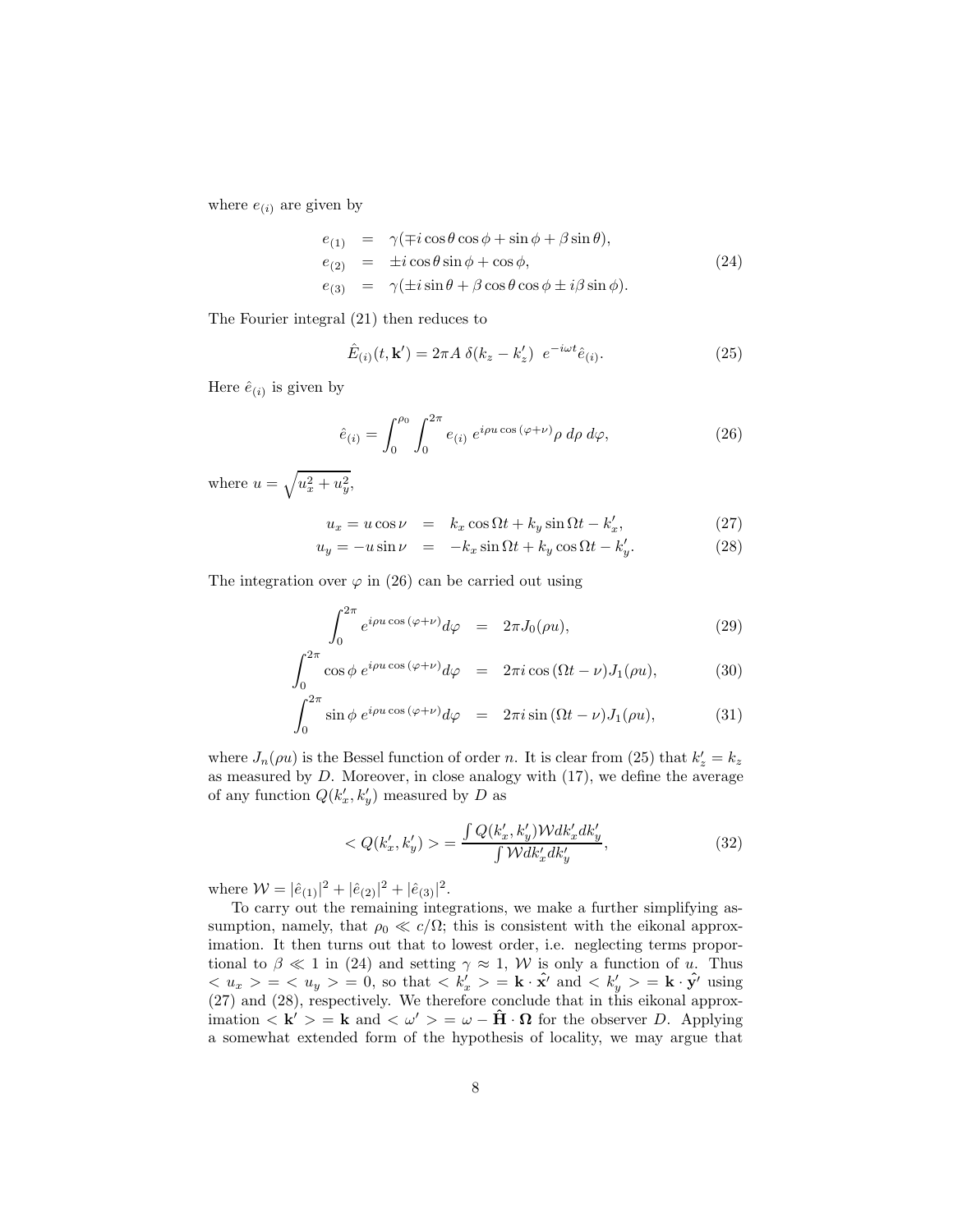the measurement of any fundamental observer in the rotating frame is approximately related to that of D by a Lorentz transformation [13]. It follows that for such a fundamental observer with velocity  $\mathbf{v}$ ,

$$
\langle \omega' \rangle = \gamma [(\omega - \hat{H} \cdot \Omega) - v \cdot k], \tag{33}
$$

$$
<\mathbf{k}' > \mathbf{k} + \frac{1}{v^2} (\gamma - 1)(\mathbf{v} \cdot \mathbf{k}) \mathbf{v} - \frac{1}{c^2} \gamma (\omega - \hat{\mathbf{H}} \cdot \mathbf{\Omega}) \mathbf{v}.
$$
 (34)

The physical consequences of these results, i.e. the modified Doppler and aberration formulas, have been studied for interferometry with polarized light in rotating frames, Doppler tracking of spacecraft, etc. in [13,14]. Moreover, the observational evidence for helicity-rotation coupling in the radio, microwave and optical domains is presented in [17,14].

Our analysis in this section started with the Fourier decomposition of the field  $(14)$  measured by the observer D. In fact, the analysis can be repeated for any uniformly rotating observer with the result that  $\omega' = \gamma(\omega - M\Omega)$ , where  $M = 0, \pm 1, \pm 2, \dots$ , is such that  $\hbar M$  is the z-component of the *total* angular momentum **J** of the radiation field. In the eikonal approximation  $J = L + S$ , where  $\mathbf{L} = \hbar \mathbf{r} \times \mathbf{k}$  and  $\mathbf{S} = \hbar \hat{\mathbf{H}}$ , so that with  $\mathbf{v} = \mathbf{\Omega} \times \mathbf{r}$  we recover equation (33) in the eikonal approximation. Let us remark here that (33) and (34) are intermediate relations between the standard instantaneous Doppler and aberration formulas (7)-(8) and the results of Fourier analysis based on extended intervals of time and space. Therefore, (33) is valid for observations that extend over an interval of time  $\ll \Omega^{-1}$ , while (34) is valid for measurements over a cylindrical region around the observer with radius  $\ll c/\Omega$ .

The general formula  $\omega' = \gamma(\omega - M\Omega)$  has a consequence that must be pointed out:  $\omega' = 0$  if  $\omega = M\Omega$ , i.e. the electromagnetic wave can stand completely still for the whole set of fundamental observers. That is, by a mere rotation the incident monochromatic radiation can be rendered static. This circumstance is contrary to the spirit of relativity theory, where light travels with speed c regardless of the motion of inertial observers. In fact, there is no observational evidence to date that any noninertial observer can be comoving with an electromagnetic wave. In view of this situation, a nonlocal theory of accelerated observers has been developed that takes the past history of the observer into account and is based on the assumption that a basic radiation field can never stand completely still with respect to any observer [18-20]. To illustrate this nonlocal theory in the case of electrodynamics, we consider an observer that moves uniformly parallel to the y-axis with  $x = r$  and speed  $c\beta = r\Omega$  for  $t < 0$ , but at  $t = 0$  starts uniform rotation with frequency  $\Omega$  on a circle of radius r in the  $(x, y)$ -plane. The angle of rotation after time  $t > 0$  is given by  $\phi = \Omega t = \gamma \Omega \tau$ , where  $\tau$  is the proper time of the accelerated observer. According to the nonlocal theory, the field measured by the observer is given by (22) plus nonlocal contributions (that vanish as  $\Omega/\omega \to 0$ ) as follows

$$
\mathcal{E}_1 = E_{(1)} + \gamma^2 \Omega \int_0^{\tau} (\sin \phi' E_1 - \cos \phi' E_2) d\tau',
$$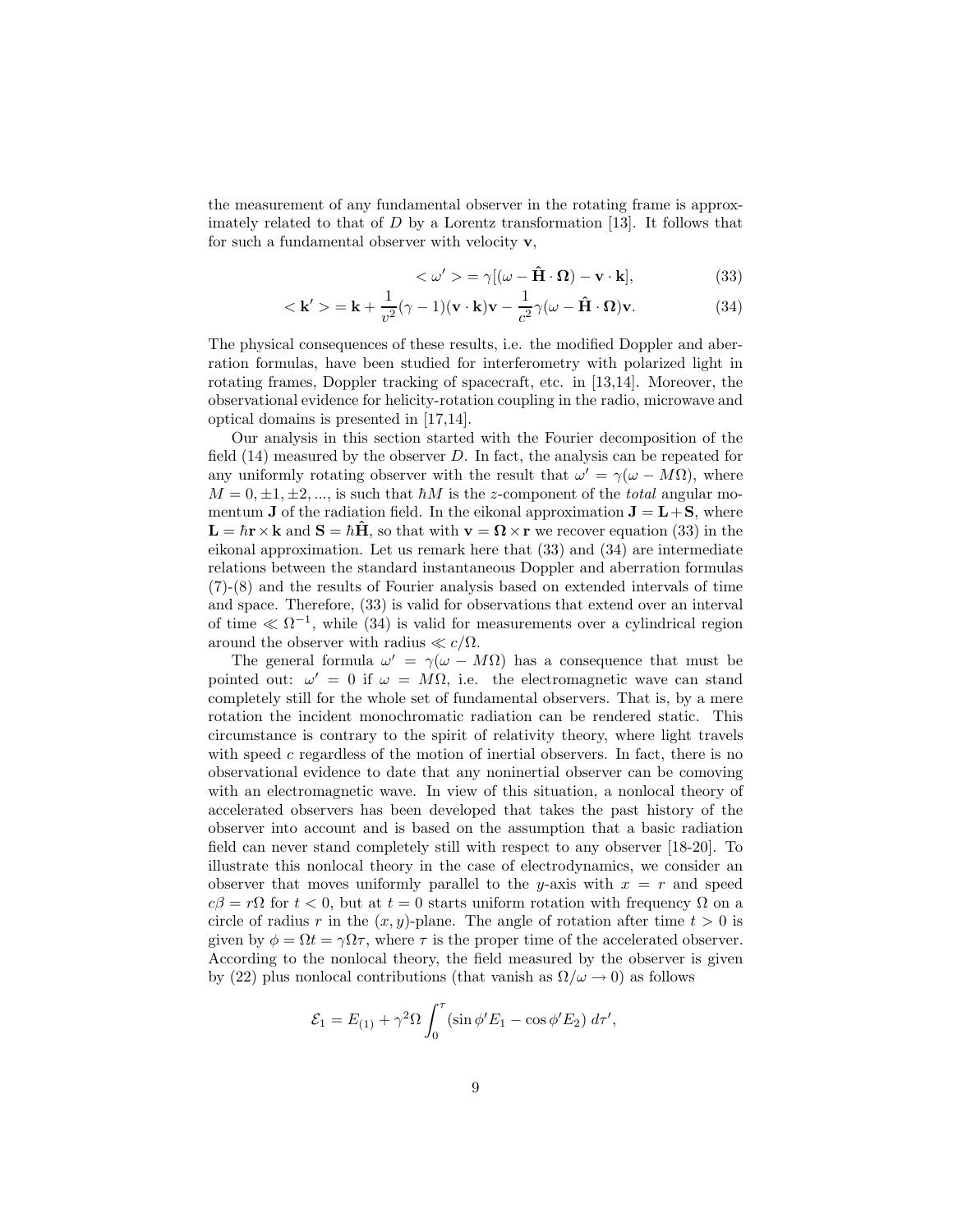$$
\mathcal{E}_2 = E_{(2)} + \gamma \Omega \int_0^{\tau} (\cos \phi' E_1 + \sin \phi' E_2) d\tau',
$$
  
\n
$$
\mathcal{E}_3 = E_{(3)} - \beta \gamma^2 \Omega \int_0^{\tau} (\sin \phi' B_1 - \cos \phi' B_2) d\tau',
$$
  
\n
$$
\mathcal{B}_1 = B_{(1)} + \gamma^2 \Omega \int_0^{\tau} (\sin \phi' B_1 - \cos \phi' B_2) d\tau',
$$
  
\n
$$
\mathcal{B}_2 = B_{(2)} + \gamma \Omega \int_0^{\tau} (\cos \phi' B_1 + \sin \phi' B_2) d\tau',
$$
  
\n
$$
\mathcal{B}_3 = B_{(3)} + \beta \gamma^2 \Omega \int_0^{\tau} (\sin \phi' E_1 - \cos \phi' E_2) d\tau'.
$$
  
\n(35)

The physical predictions of nonlocal electrodynamics have been described in detail before (see [18]-[20] and the references cited therein); the theory agrees with all available observational data at present. In particular, the general result for spin-rotation coupling,  $\omega' = \gamma(\omega - M\Omega)$ , is valid except for the case in which  $\omega = M\Omega$  and according to the hypothesis of locality the radiation field becomes static and comoving with the uniformly rotating observers. Using (35), however, we find that  $\mathcal E$  and  $\mathcal B$  are not static for  $\omega' = 0$  and behave as in the case of resonance. Moreover, the nonlocal theory predicts that helicityrotation coupling in general affects the amplitude of the measured field as well. For instance, an observer rotating with frequency  $\Omega$  in the positive (negative) sense about the direction of propagation of a plane positive-helicity wave of frequency  $\omega \gg \Omega$  would find that the amplitude of the field is larger (smaller) by a factor that is given approximately by  $1 + \Omega/\omega$  ( $1 - \Omega/\omega$ ). It is important to test experimentally such a prediction of the nonlocal theory of accelerated observers.

#### 3 Wave propagation

To describe the propagation of electromagnetic waves in a rotating frame of reference, it is useful to employ the Skrotskii formalism [20]-[25]. Let  $F'_{\mu\nu}$  be the Faraday tensor in terms of curvilinear coordinates such that  $F_{\mu\nu}dx^{\mu}\wedge dx^{\nu} =$  $F'_{\rho\sigma}dx'^{\rho}\wedge dx'^{\sigma}$ . We then require that the coordinates be quasi-Cartesian; in fact, this is the case in (6) since  $g'_{\mu\nu} \to \eta_{\mu\nu}$  as  $\Omega \to 0$ . Now consider the standard decompositions  $F'_{\mu\nu} \to (\mathbf{E}', \mathbf{B}')$  and  $\sqrt{-g'}F'^{\mu\nu} \to (-\mathbf{D}', \mathbf{H}')$ , so that Maxwell's equations in the curvilinear coordinates — i.e.  $F'_{\mu\nu,\rho} + F'_{\nu\rho,\mu} + F'_{\rho\mu,\nu} = 0$  and  $(\sqrt{-g'}F'^{\mu\nu})_{,\nu} = 0$  — take their flat spacetime form but in the presence of a "medium" with special constitutive properties characteristic of a gyrotropic medium. That is,

$$
D_i' = \epsilon_{ij} E_j' - (\mathbf{G} \times \mathbf{H}')_i,\tag{36}
$$

$$
B_i' = \mu_{ij} H_j' + (\mathbf{G} \times \mathbf{E}')_i,\tag{37}
$$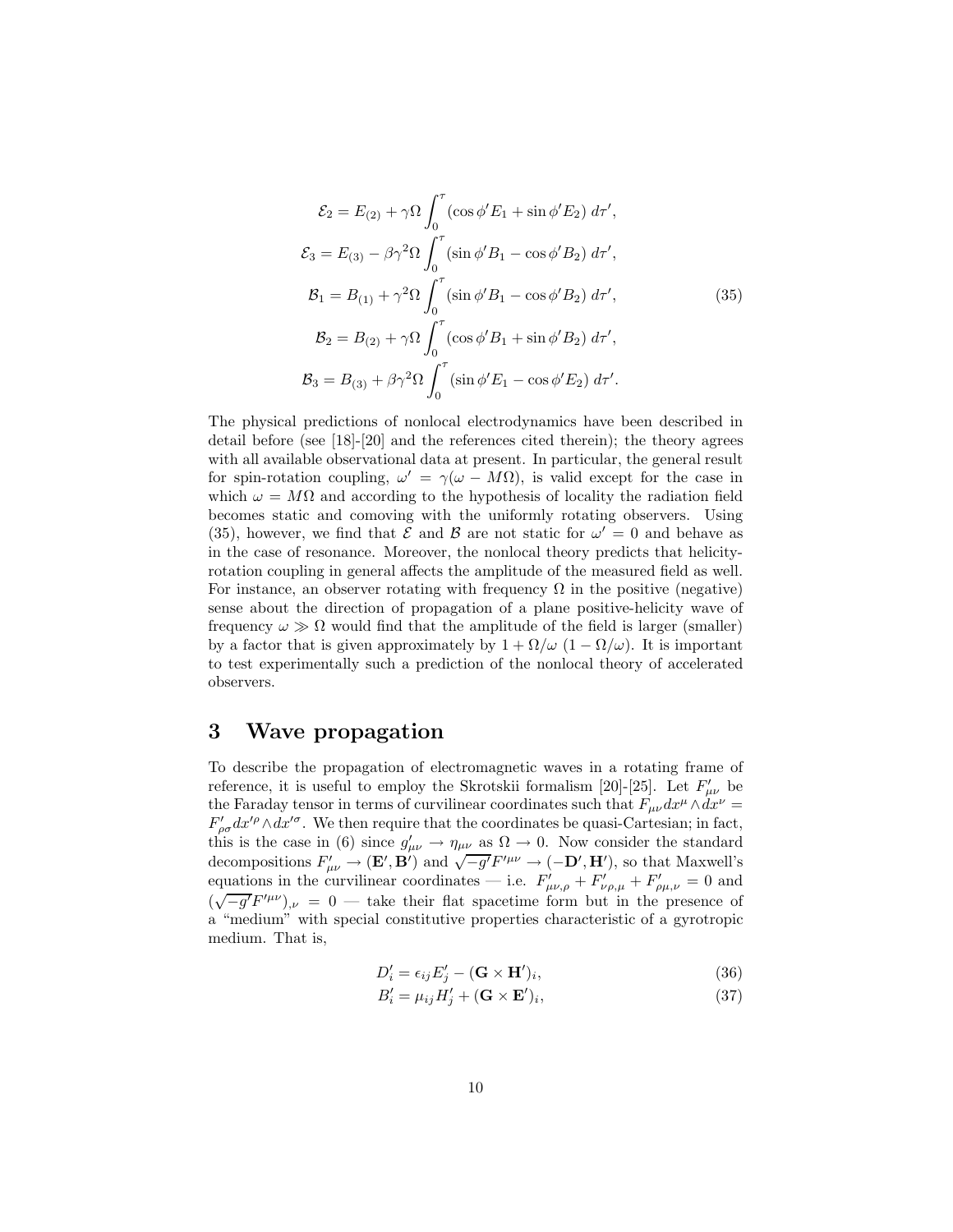where the dielectric and permeability tensors are equal,

$$
\epsilon_{ij} = \mu_{ij} = \frac{\sqrt{-g'} \ g'^{ij}}{-g'_{00}} \tag{38}
$$

and the gyrotropic vector  $G$  — representing the rotational motion of the medium — is given by

$$
G_i = \frac{g'_{0i}}{-g'_{00}}.\tag{39}
$$

Let us next define the Kramers vectors  $\mathbf{F}^{\pm}$  and  $\mathbf{S}^{\pm}$  in terms of the complex fields  $\mathbf{E}', \mathbf{B}', \mathbf{D}'$  and  $\mathbf{H}'$  as follows

$$
\mathbf{F}^{\pm} = \mathbf{E}' \pm i\mathbf{H}', \ \mathbf{S}^{\pm} = \mathbf{D}' \pm i\mathbf{B}'. \tag{40}
$$

The field equations may then be expressed as

$$
\nabla' \cdot \mathbf{S}^{\pm} = 0, \ \nabla' \times \mathbf{F}^{\pm} = \pm i \frac{\partial \mathbf{S}^{\pm}}{\partial t}
$$
(41)

and the constitutive relations become

$$
S_k^{\pm} = \epsilon_{kj} F_j^{\pm} \pm i(\mathbf{G} \times \mathbf{F}^{\pm})_k. \tag{42}
$$

The "medium" under consideration here is stationary; therefore, it is useful to assume a temporal dependence of the form  $\exp(-i\omega t)$  with  $\omega > 0$  for all field quantities. Here  $\omega$  is the frequency of the mode under consideration. Equations (41) and (42) then reduce to a single wave equation for  $\mathbf{F}^{\pm}$ ,

$$
\nabla' \times \mathbf{F}^{\pm} = \pm \omega (\epsilon \mathbf{F}^{\pm} \pm i \mathbf{G} \times \mathbf{F}^{\pm}). \tag{43}
$$

It is important to recognize that in the absence of the "medium",  $\mathbf{F}^+$  is the complex amplitude for a wave of positive helicity; that is, it represents a right circularly polarized (RCP) wave. On the other hand,  $\mathbf{F}^-$  is the complex amplitude for a wave of negative helicity; that is, it represents a left circularly polarized (LCP) wave. In what follows we will keep these designations even in the presence of the medium since they are recovered in the limit  $\Omega \to 0$ .

According to the hypothesis of locality, the actual field strength measured by the observer is given by the projection of the Faraday tensor on the orthonormal tetrad frame of the observer; therefore, in agreement with (10),

$$
F'_{(\alpha)(\beta)} = F'_{\mu\nu} \Lambda'^{\mu}_{(\alpha)} \Lambda'^{\nu}_{(\beta)} = F_{(\alpha)(\beta)},\tag{44}
$$

where  $\Lambda_{(\alpha)}^{\prime\mu}$  is given by (5). We find that

$$
E_{(1)} = \gamma (E'_1 \cos \varphi + E'_2 \sin \varphi),
$$
  
\n
$$
E_{(2)} = -E'_1 \sin \varphi + E'_2 \cos \varphi,
$$
  
\n
$$
E_{(3)} = \gamma E'_3,
$$
  
\n
$$
B_{(1)} = \gamma^{-1} (B'_1 \cos \varphi + B'_2 \sin \varphi) - \beta \gamma E'_3,
$$
  
\n
$$
B_{(2)} = -B'_1 \sin \varphi + B'_2 \cos \varphi,
$$
  
\n
$$
B_{(3)} = \gamma^{-1} B'_3 + \beta \gamma (E'_1 \cos \varphi + E'_2 \sin \varphi).
$$
\n(45)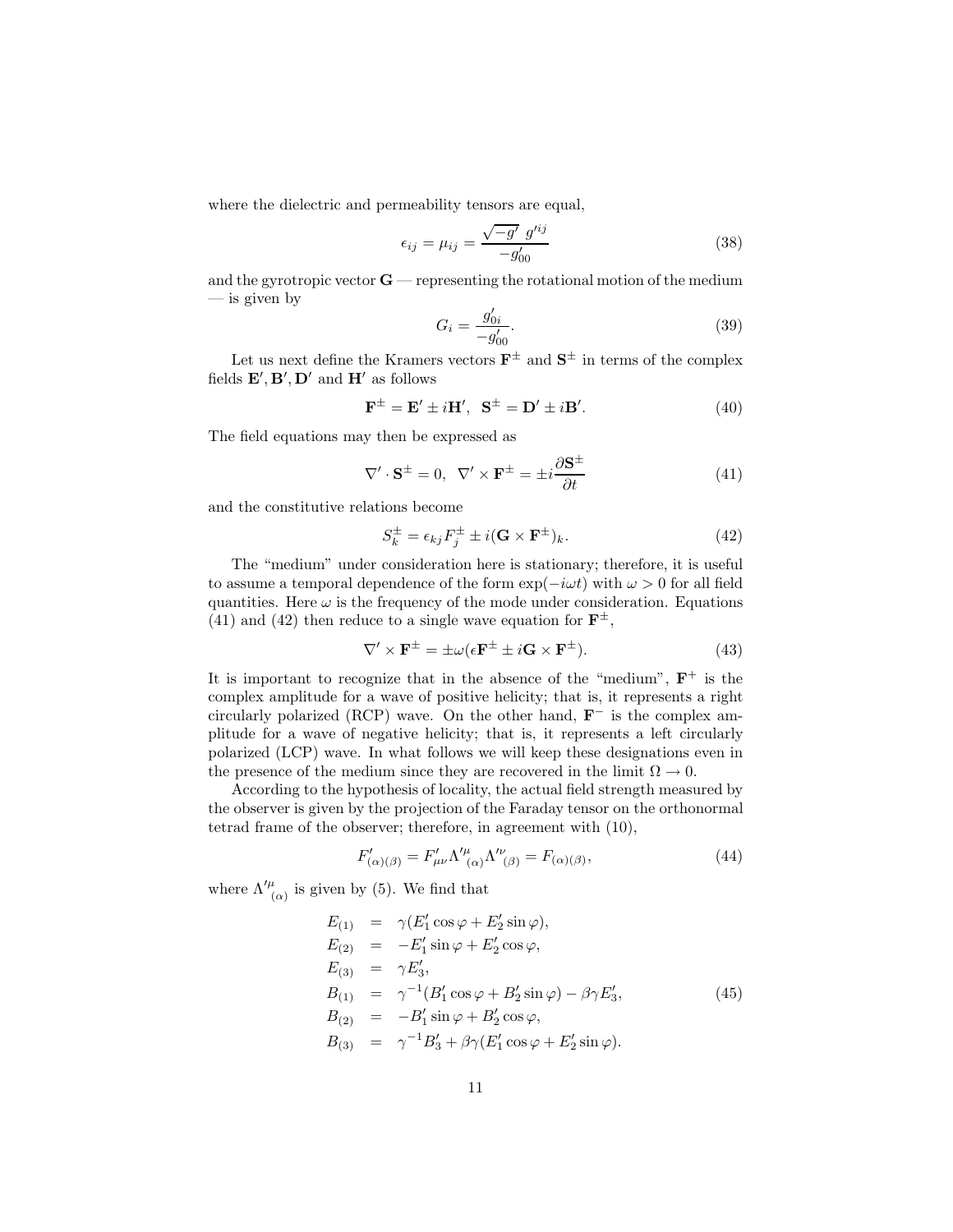The nonlocal aspects of the measurement process may be taken into account as in (35).

It follows from the form of the metric (6) that  $\sqrt{-g'} = 1$  and  $g'^{ij} = \delta_{ij}$  $((\mathbf{\Omega}\times\mathbf{x}')_i(\mathbf{\Omega}\times\mathbf{x}')_j;$  therefore, (38) and (39) imply that in this case

$$
\epsilon = \gamma^2 \begin{bmatrix} 1 - \Omega^2 y'^2 & \Omega^2 x' y' & 0 \\ \Omega^2 x' y' & 1 - \Omega^2 x'^2 & 0 \\ 0 & 0 & 1 \end{bmatrix}
$$
 (46)

and

$$
\mathbf{G} = \gamma^2 \mathbf{\Omega} \times \mathbf{x}',\tag{47}
$$

where  $\gamma^{-2} = 1 - \Omega^2 (x^2 + y^2)$ . Introducing cylindrical coordinates  $(\rho, \varphi, z)$  such that  $x' = \rho \cos \varphi, y' = \rho \sin \varphi$  and  $z' = z$ , we find that (43) can be written as

$$
\frac{1}{\rho} \frac{\partial F_z^{\pm}}{\partial \varphi} - \frac{\partial F_{\varphi}^{\pm}}{\partial z} - i\omega \beta \gamma^2 F_z^{\pm} = \pm \omega \gamma^2 F_{\rho}^{\pm},
$$

$$
\frac{\partial F_{\rho}^{\pm}}{\partial z} - \frac{\partial F_z^{\pm}}{\partial \rho} = \pm \omega F_{\varphi}^{\pm},
$$

$$
\frac{\partial}{\partial \rho} (\rho F_{\varphi}^{\pm}) - \frac{1}{\rho} \frac{\partial F_{\rho}^{\pm}}{\partial \varphi} + i\omega \beta \gamma^2 F_{\rho}^{\pm} = \pm \omega \gamma^2 F_z^{\pm}.
$$
(48)

Let us look for a solution of these equations that is of the form

$$
\mathbf{F}^{\pm} = \mathcal{A}_{\pm} e^{-i\omega t + ikz} e^{im\varphi} \mathbf{f}^{\pm}, \tag{49}
$$

where  $\mathcal{A}_+$  and  $\mathcal{A}_-$  are constant amplitudes,  $\mathbf{f}^{\pm}$  depends only on the radial coordinate  $\rho$ , m is an integer and k is a constant wave number. The system (48) then reduces to

$$
\pm a\gamma^2 f_{\rho}^{\pm} + ibf_{\varphi}^{\pm} - i(\frac{m}{\beta} - a\beta\gamma^2) f_{z}^{\pm} = 0,
$$
  

$$
ibf_{\rho}^{\pm} \mp af_{\varphi}^{\pm} - \frac{d}{d\beta} f_{z}^{\pm} = 0,
$$
  

$$
i(\frac{m}{\beta} - a\beta\gamma^2) f_{\rho}^{\pm} - \frac{1}{\beta} \frac{d}{d\beta} (\beta f_{\varphi}^{\pm}) \pm a\gamma^2 f_{z}^{\pm} = 0,
$$
 (50)

where  $a = \omega/\Omega$  and  $b = k/\Omega$ . In the first two equations of (50),  $f_{\rho}^{\pm}$  and  $f_{\varphi}^{\pm}$  can be expressed in terms of  $f_z^{\pm}$  and  $\frac{df_z^{\pm}}{d\beta}$ ; then, the substitution of these relations in the last equation results in a single second-order linear differential equation for  $f_z^{\pm}$ ,

$$
\frac{d^2 f_z^{\pm}}{d\beta^2} + \frac{1}{\beta} \frac{a^2 - b^2 - b^2 \beta^2}{a^2 - b^2 + b^2 \beta^2} \frac{df_z^{\pm}}{d\beta} + \mathcal{V}_{\pm}(\beta) f_z^{\pm} = 0,
$$
\n(51)

where  $\mathcal{V}_\pm$  is given by

1 ρ

$$
\mathcal{V}_{\pm} = a^2 \gamma^2 - b^2 - \frac{1}{\beta^2 \gamma^2} (m - a \beta^2 \gamma^2)^2 \mp 2b \gamma^2 \frac{a^2 + ma - b^2}{a^2 \gamma^2 - b^2}.
$$
 (52)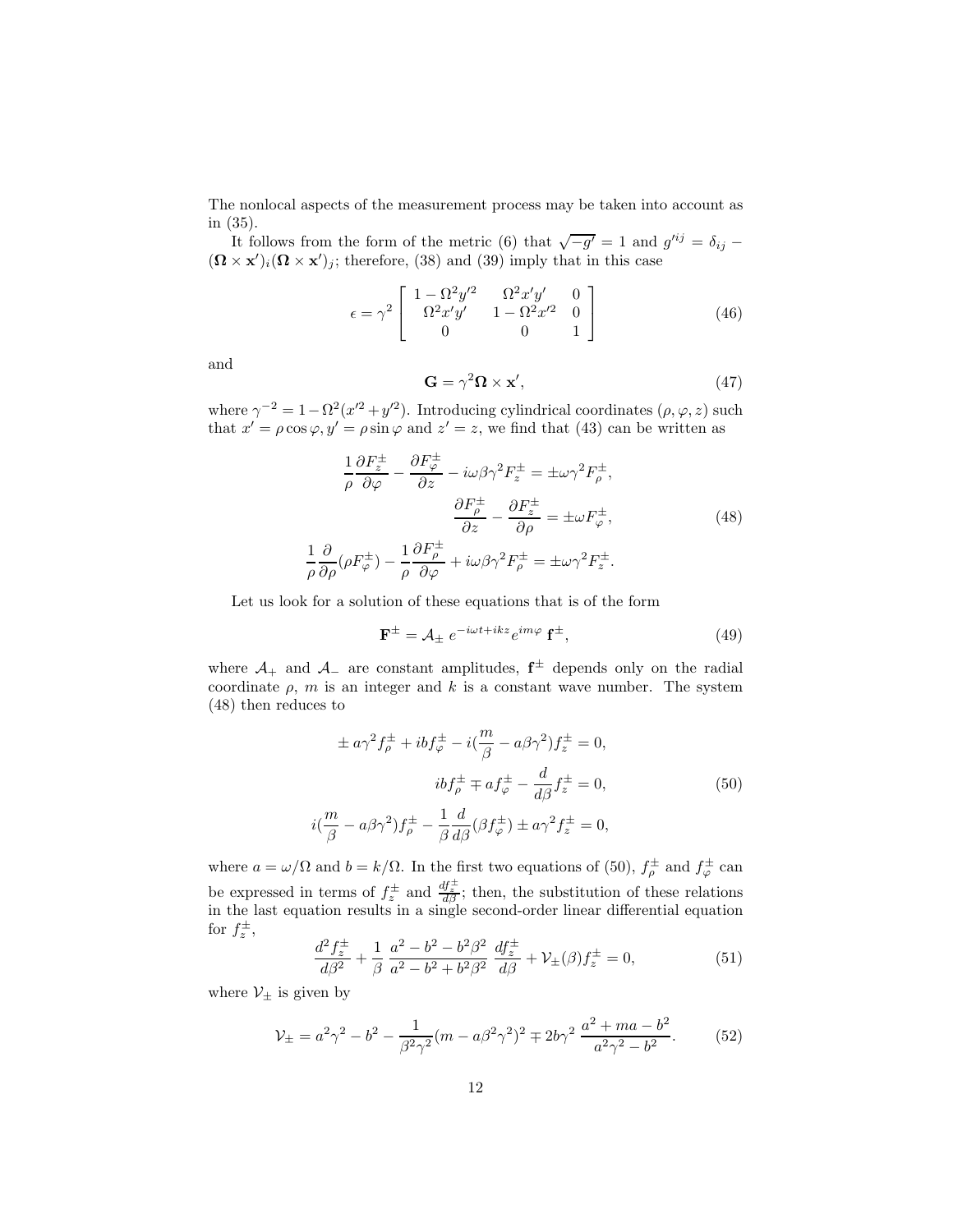In the physical region  $0 \leq \beta \leq 1$ , (51) has regular singularities at  $\beta = 0$ ,  $\sqrt{1-a^2/b^2}$  for  $a^2 < b^2$  and  $\beta = 1$ ; therefore, one can in general find series solutions around any point using Frobenius's method provided that such series solutions are convergent over the region of interest.

Let us note that near the axis of rotation,  $\beta \to 0$ , the behavior of  $f_z^{\pm}$  can be determined from (51)-(52) to be  $f_z^{\pm} \sim \beta^p$ , where  $p^2 = m^2$ . This is exactly the same as in the familiar case of the solution of the Schrödinger equation for an electron in a constant magnetic field. We choose  $p = |m|$ , so that  $f_z^{\pm}$  is regular on the axis of rotation.

It is important to put equation (51) in a standard form. To this end, let us first assume that  $b = 0$ . Then (51) takes the form of Bessel's equation

$$
\beta^2 \frac{d^2 f_z^{\pm}}{d\beta^2} + \beta \frac{df_z^{\pm}}{d\beta} + [(a+m)^2 \beta^2 - m^2] f_z^{\pm} = 0.
$$
 (53)

Thus for radiation propagating orthogonal to the axis of rotation, the solutions are of the form  $f_z^{\pm} = J_m(\hat{\beta})$ , where  $\tilde{\beta} = (a+m)\beta$ .

Let us next assume that  $a^2 = b^2 \neq 0$ , corresponding to a wave propagating along the axis of rotation with  $\omega^2 = k^2$ . Then, equation (51) takes the form

$$
\beta^2 \frac{d^2 f_z^{\pm}}{d\beta^2} - \beta \frac{df_z^{\pm}}{d\beta} + m[(m+2a)\beta^2 - (m \pm 2\frac{b}{a})]f_z^{\pm} = 0.
$$
 (54)

For  $m = 0$ , (54) has the simple solution  $f_z^{\pm} = \frac{1}{2}\beta^2 + K_{\pm}$ , where  $K_{+}$  and  $K_{-}$ are integration constants. Equations (50) can then be used to calculate  $f_{\rho}^{\pm}$  and  $f_{\varphi}^{\pm}$ . To ensure that these functions do not diverge on the axis  $(\beta = 0)$ , we must choose  $K_{\pm} = \pm \Omega/k$ . It then follows that

$$
f_{\rho}^{\pm} = -i(\pm \frac{1}{2} + \frac{\Omega}{k})\beta, \ f_{\varphi}^{\pm} = \frac{1}{2} \frac{k}{\omega} \beta, \ f_{z}^{\pm} = \frac{1}{2} \beta^{2} \pm \frac{\Omega}{k}
$$
(55)

is a solution of (50) that disappears for  $\Omega \to 0$ . We therefore have a solution of Maxwell's equation in the rotating frame once we choose  $\mathcal{A}_+$  and  $\mathcal{A}_-$  in (49); for the sake of simplicity, we consider a positive helicity wave with  $A_+ = 1$  and  $\mathcal{A}_{-}=0$ . It is interesting to determine in this case the corresponding fields **E** and B measured by the static inertial observers in the background global frame. A detailed calculation shows that in the inertial frame the electromagnetic field has positive helicity as well and is given by the real part of

$$
\mathbf{E} = \frac{\Omega}{4k} \begin{bmatrix} -ikx - \omega y \\ \omega x - iky \\ 2 \end{bmatrix} e^{-i\omega t + ikz}
$$
(56)

and  $\mathbf{B} = -i\mathbf{E}$ . We note that in this case these free fields in the inertial frame with  $\omega^2 = k^2$  are divergent for  $\rho \to \infty$ .

Finally, we consider the general case with  $b \neq 0$  and  $a^2 \neq b^2$ . Let  $f_z^{\pm} =$  $\beta^{|m|}\psi_{\pm}(\xi)$ , where  $\xi = (1 - a^2/b^2)^{-1}\beta^2$ . Then, (51) implies that

$$
\xi(1-\xi)\psi''_{\pm} + (1+|m|)(1-\xi)\psi'_{\pm} + [C(1-\xi)\pm N]\psi_{\pm} = 0, \qquad (57)
$$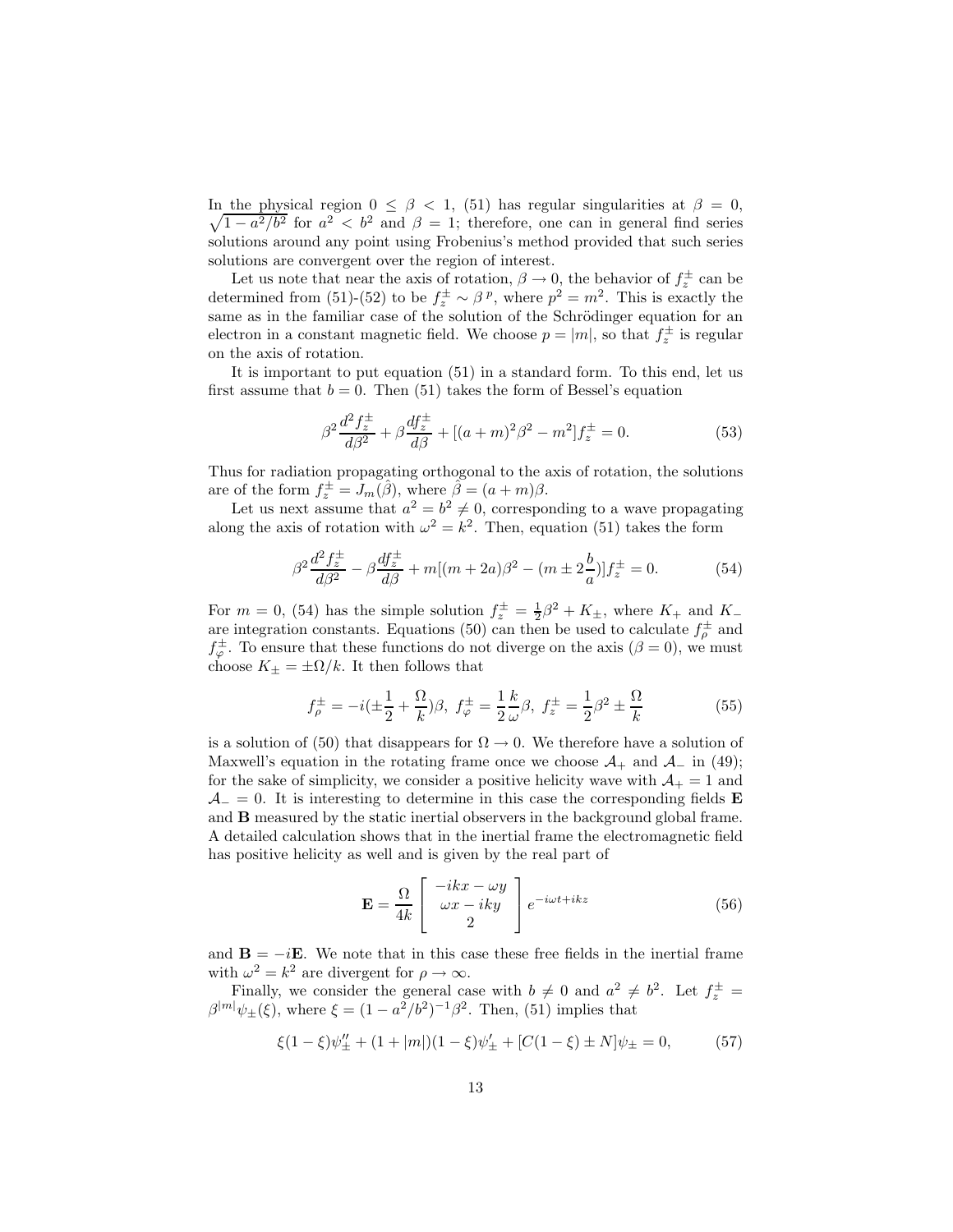where a prime denotes differentiation with respect to  $\xi$  and

$$
C = \frac{1}{4}(a^2 - b^2)[1 - (\frac{a+m}{b})^2], \ N = \frac{1}{2b}(a^2 + ma - b^2).
$$
 (58)

It follows from the form of equation (57) that  $f_z^+$  and  $f_z^-$  propagate differently in a rotating frame of reference. The helicity-rotation coupling is thus hidden in the solutions of these equations, which, to our knowledge, cannot in general be simply expressed in terms of the special functions of mathematical physics.

### 4 Spin-rotation-gravity coupling

It turns out that the phenomenon of helicity-rotation coupling is an instance of a general effect [26]-[27]. For the investigation of phenomena in a laboratory fixed on the rotating Earth, the Hamiltonian must be augmented by the spinrotation-gravity term

$$
H \approx -\mathbf{S} \cdot \mathbf{\Omega} + \mathbf{S} \cdot \mathbf{\Omega}_P,\tag{59}
$$

where  $\Omega_P$  is the gravitomagnetic precession frequency of an ideal gyroscope with its center of mass at rest in the laboratory and is given approximately by

$$
\mathbf{\Omega}_P = \frac{GJ}{c^2 r^3} [3(\hat{\mathbf{r}} \cdot \hat{\mathbf{J}})\hat{\mathbf{r}} - \hat{\mathbf{J}}]. \tag{60}
$$

It follows from (59) and the dependence of  $\Omega_P$  on position that there must be an analogue of the Stern-Gerlach force

$$
\mathcal{F} = -\nabla(\mathbf{S} \cdot \mathbf{\Omega}_P),\tag{61}
$$

which is of gravitational origin and depends only on the spin of the particle. In the correspondence limit, this force can be deduced from the Mathisson-Papapetrou spin-curvature force [26]. We note that classical spin is generally proportional to mass, whereas in the quantum theory spin is simply proportional to  $\hbar$ . It follows from (61) that a neutron with spin up falls differently in the gravitational field of the Earth than a neutron with spin down. This equivalenceprinciple violating effect is very small [17, 26]; due to its fundamental nature, however, it is interesting to illustrate this situation by computing the differential deflection angle of particles with spin in the exterior gravitational field of a rotating source as in Figure 2. We assume that the particle starts from point  $P_i$  and travels to point  $P_f$  on a straight line with constant speed v; that is, to illustrate the differential deflection we neglect the usual deflection due to the attraction of gravity. In fact, the differential deflection evaluated below is expected to occur around the deflected path.

We are interested in computing the impulse

$$
\mathbf{I} = \int_{P_i}^{P_f} \mathcal{F} dt,\tag{62}
$$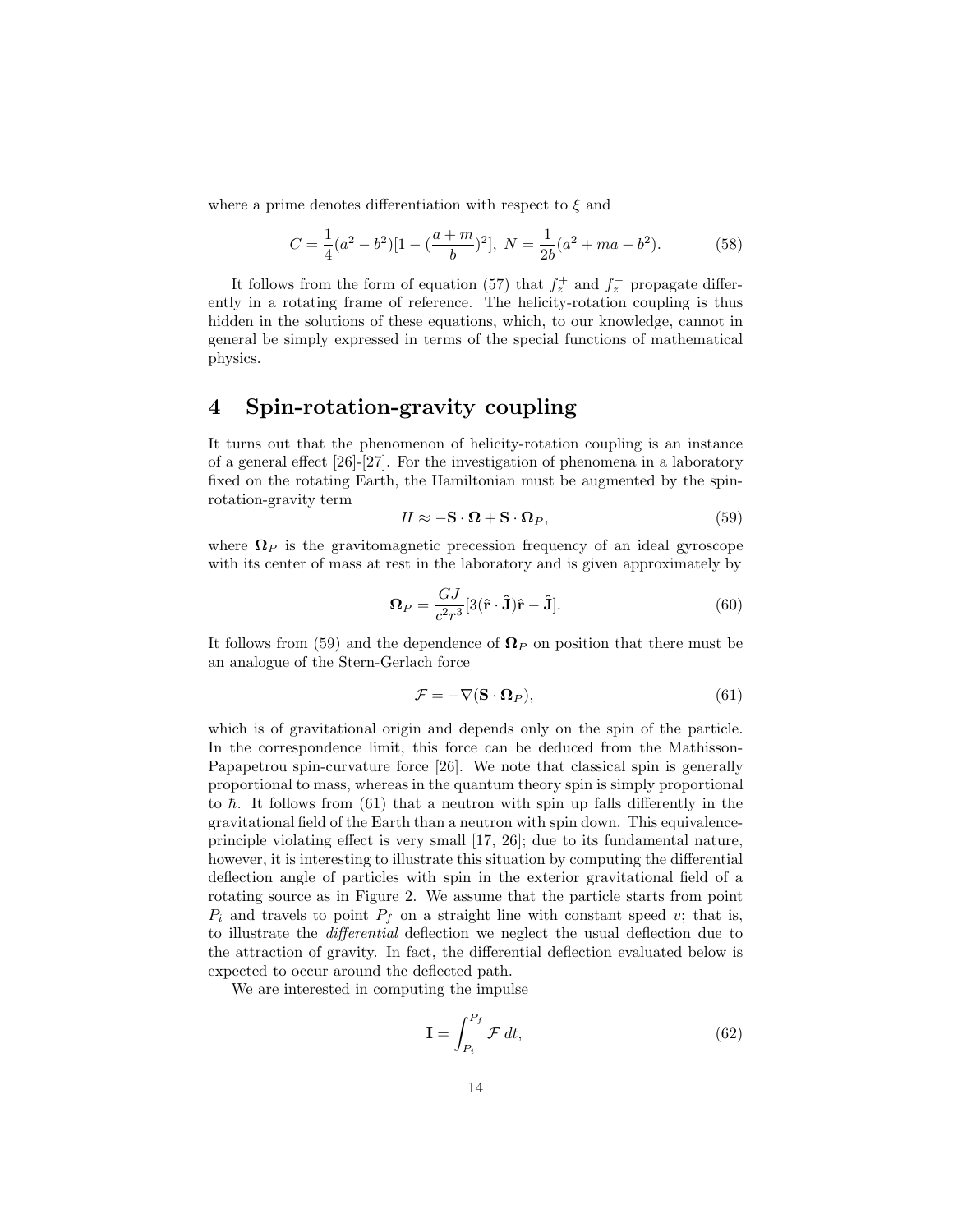

Figure 2: A free particle travels from an initial point  $P_i$  to a final point  $P_f$ parallel to the x-axis in the  $(x,y)$ -plane. This path will be deflected in the presence of a rotating gravitational source located at the origin

where

$$
\mathcal{F} = \frac{3GJ}{c^2 r^4} [5(\mathbf{S} \cdot \hat{\mathbf{r}})(\hat{\mathbf{J}} \cdot \hat{\mathbf{r}})\hat{\mathbf{r}} - (\mathbf{S} \cdot \hat{\mathbf{J}})\hat{\mathbf{r}} - (\mathbf{S} \cdot \hat{\mathbf{r}})\hat{\mathbf{J}} - (\hat{\mathbf{J}} \cdot \hat{\mathbf{r}})\mathbf{S}].
$$
 (63)

Without any loss in generality, we may assume that the trajectory of the particle (or ray) is parallel to the x-axis with impact parameter R in the  $(x,y)$ -plane as in Figure 2. A detailed calculation reveals that the transverse impulse due to the spin-gravity force is given by

$$
I_y = \frac{GJ}{c^2vR^3}[-(3s_1 - 6s_3 + 3s_5)S_x\hat{J}_x + (6s_1 - 7s_3 + 3s_5)S_y\hat{J}_y - (3s_1 - s_3)S_z\hat{J}_z + (c_3 - 3c_5)(S_x\hat{J}_y + S_y\hat{J}_x)],
$$
\n(64)

where

$$
s_n = \sin^n \eta_f - \sin^n \eta_i, \ \ c_n = \cos^n \eta_f - \cos^n \eta_i \tag{65}
$$

and the angle  $\eta$  is defined as in Figure 2. Similarly,

$$
I_z = \frac{GJ}{c^2vR^3}[c_3(S_x\hat{J}_z + S_z\hat{J}_x) - (3s_1 - s_3)(S_y\hat{J}_z + S_z\hat{J}_y)].
$$
 (66)

Moreover, the tangential impulse is given by

$$
I_x = \frac{-GJ}{c^2vR^3}[(2c_3 - 3c_5)S_x \hat{J}_x + (-c_3 + 3c_5)S_y \hat{J}_y - c_3S_z \hat{J}_z + (3s_1 - 6s_3 + 3s_5)(S_x \hat{J}_y + S_y \hat{J}_x)].
$$
\n(67)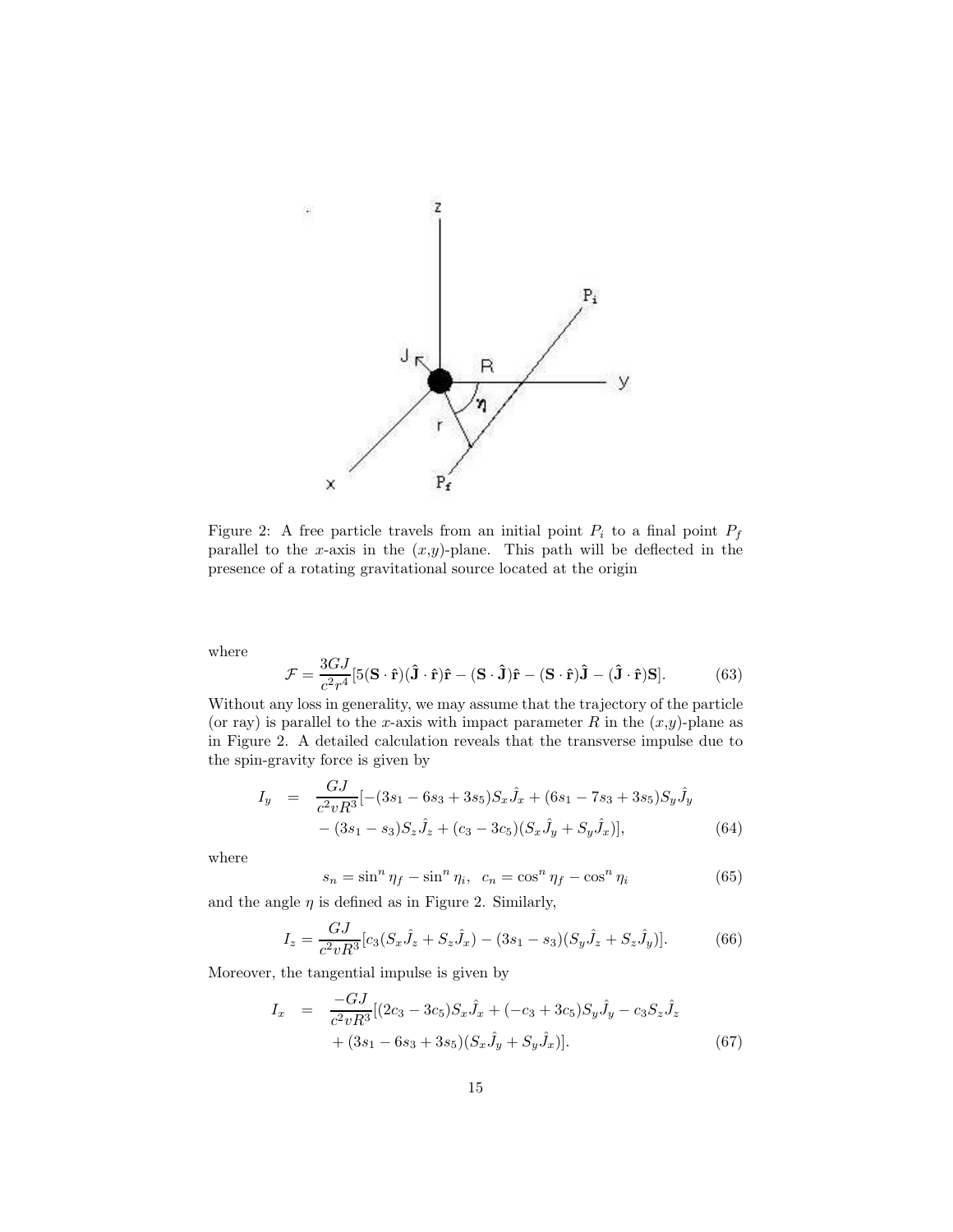If the spin of the particle is in the direction of its motion, i.e.  $S = (S_x, 0, 0),$ then integration from  $\eta_i = -\pi/2$  to  $\eta_f = \pi/2$  reveals that in the scattering case  $I = 0$  and there is no differential deflection. This is in agreement with the result of [28] for the case of electromagnetic radiation. Next, let us consider the case of electromagnetic waves of definite helicity starting at the pole and propagating to infinity. With  $\mathbf{\hat{J}} = (0, 1, 0)$  and  $\mathbf{S} = (\pm \hbar, 0, 0)$ , we find  $I_x = I_z = 0$  and  $I_y = \pm 2GJ\hbar/(c^3R^3)$ . Thus positive (negative) helicity radiation is differentially deflected away from (toward) the source such that the angle of separation of the RCP and LCP waves within the wave packet is given by

$$
\Delta = \frac{2GJ\lambda}{\pi c^3 R^3} \tag{68}
$$

in agreement with [28]. If the radiation starts from  $(0, R, 0)$  as in the previous case but  $\hat{\mathbf{J}} = (0, \cos \zeta, \sin \zeta),$  then  $I_x = 0$ , but

$$
I_y = \pm \frac{2GJ\hbar}{c^2 R^3} \cos \zeta, \quad I_z = \mp \frac{GJ\hbar}{c^2 R^3} \sin \zeta,
$$
\n(69)

so that we recover (68) for  $\zeta = 0$ .

Finally, let us consider two beams propagating from  $-\infty$  to  $\infty$  on the same path but polarized parallel and antiparallel to **J** such that  $\mathbf{\hat{J}} = (0,0,1)$  and  $\mathbf{S} = \pm \frac{1}{2} \hbar \hat{\mathbf{J}}$ . Then, we find from (64)-(67) that  $I_x = I_z = 0$  and

$$
I_y = \pm \frac{2GJ\hbar}{c^2vR^3},\tag{70}
$$

so that the force is attractive (repulsive) when J and S are parallel (antiparallel) and the total deflection angle between the beams is  $4GJ\hbar/(c^2vR^3P)$ , where P is the momentum of the particle. As already pointed out in [25, 28], such effects are very small in the field of the Earth, but could possibly become significant in the field of a neutron star or a black hole.

#### 5 Discussion

It has been the purpose of this paper to clarify various aspects of the phenomenon of helicity-rotation coupling. This is of particular interest at present in connection with its applications in the Global Positioning System, where it is known as phase wrap-up [29], and the Doppler tracking of spacecraft [30]. In the process of communicating with artificial satellites, circularly polarized radiation is generally employed and the source and the receiver both rotate. Therefore, the modifications in the standard Doppler and aberration formulas due to the coupling of photon spin with rotation should be taken into account in the analysis of satellite data.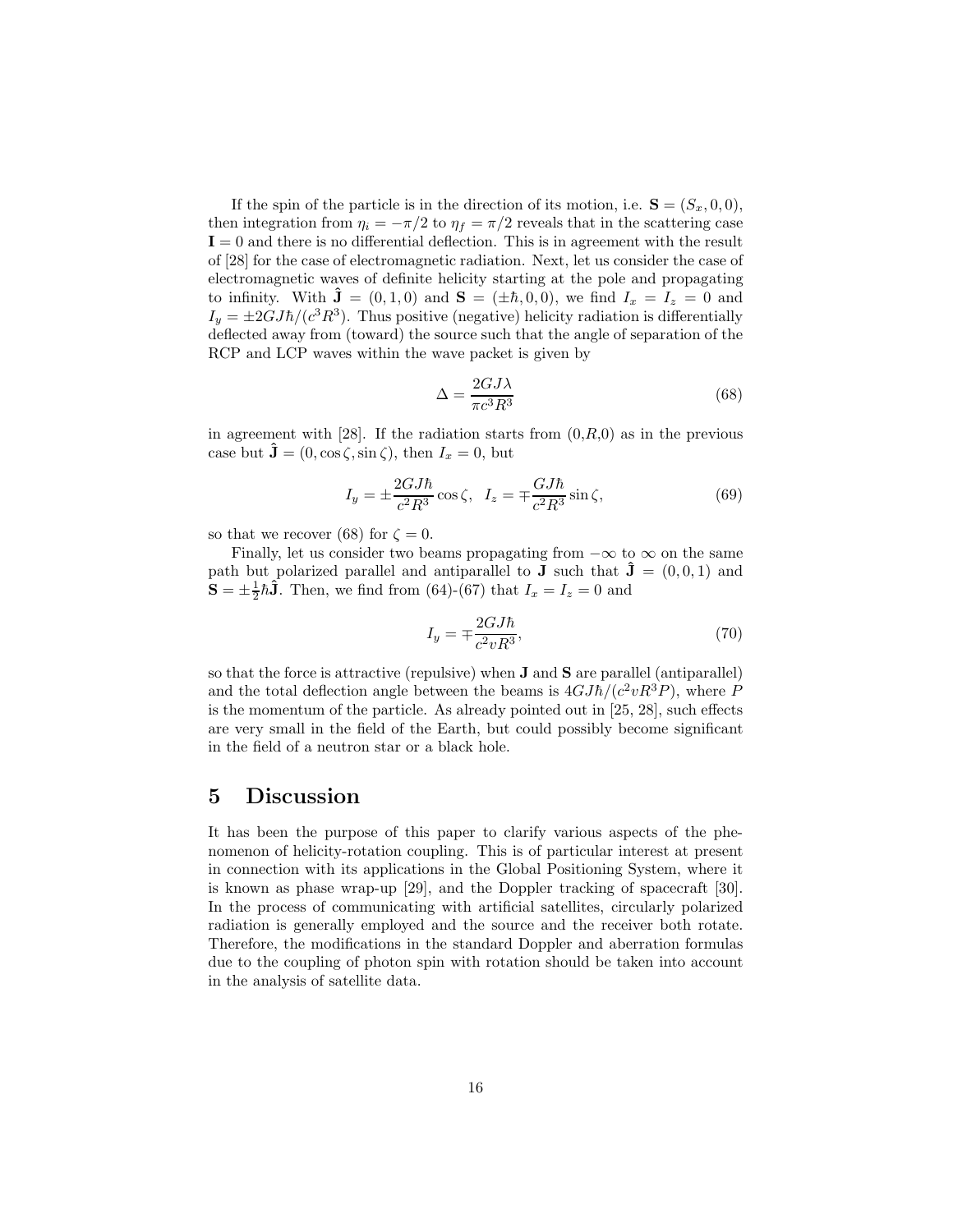#### References

- [1] F.W. Hehl and Y.N. Obukhov, Foundations of Classical Electrodynamics (Birkhäuser, Boston, 2003)
- [2] R. Neutze and G.E. Stedman, Phys. Rev. A 58(1998) 82
- [3] Y.Q. Cai and G. Papini, Phys. Rev. Lett. 66 (1991) 1259
- [4] J. Van Bladel, Relativity and Engineering (Springer, Berlin, 1984)
- [5] E.J. Post, Rev. Mod. Phys. 39 (1967) 475
- [6] C.V. Heer, Phys. Rev. 134 (1964) A799
- [7] B. Mashhoon and U. Muench, Ann. Phys. (Leipzig) 11 (2002) 532
- [8] L.H. Ryder and B. Mashhoon, in: Proc. Ninth Marcel Grossmann Meeting (Rome, 2000), edited by V.G. Gurzadyan, R.T. Jantzen and R. Ruffini (World Scientific, Singapore, 2002), pp. 486-497
- [9] B. Mashhoon, Phys. Lett. A 143 (1990) 176
- [10] B. Mashhoon, Phys. Lett. A 145 (1990) 147
- [11] A.R. Edmonds, Angular Momentum in Quantum Mechanics (Princeton University Press, Princeton, 1960), p. 57
- [12] B. Mashhoon, Found. Phys. (Wheeler Festschrift) 16 (1986) 619
- [13] B. Mashhoon, Phys. Lett. A 139 (1989) 103
- [14] B. Mashhoon, Phys. Lett. A 306 (2002) 66
- [15] G.E. Stedman, Rep. Prog. Phys. 60 (1997) 615
- [16] B. Mashhoon, Phys. Lett. A 122 (1987) 299
- [17] B. Mashhoon, R. Neutze, M. Hannam and G.E. Stedman, Phys. Lett. A 249 (1998) 161
- [18] B. Mashhoon, Phys. Rev. A 47 (1993) 4498
- [19] C. Chicone and B. Mashhoon, Ann. Phys. (Leipzig) 11 (2002) 309
- [20] C. Chicone and B. Mashhoon, Phys. Lett. A 298 (2002) 229
- [21] G.V. Skrotskii, Dokl. Akad. Nauk USSR 114 (1957) 73 [Sov. Phys. Dokl. 2 (1957) 226]
- [22] J. Plebanski, Phys. Rev. 118 (1960) 1396
- [23] F. de Felice, Gen. Rel. Grav. 2 (1971) 347